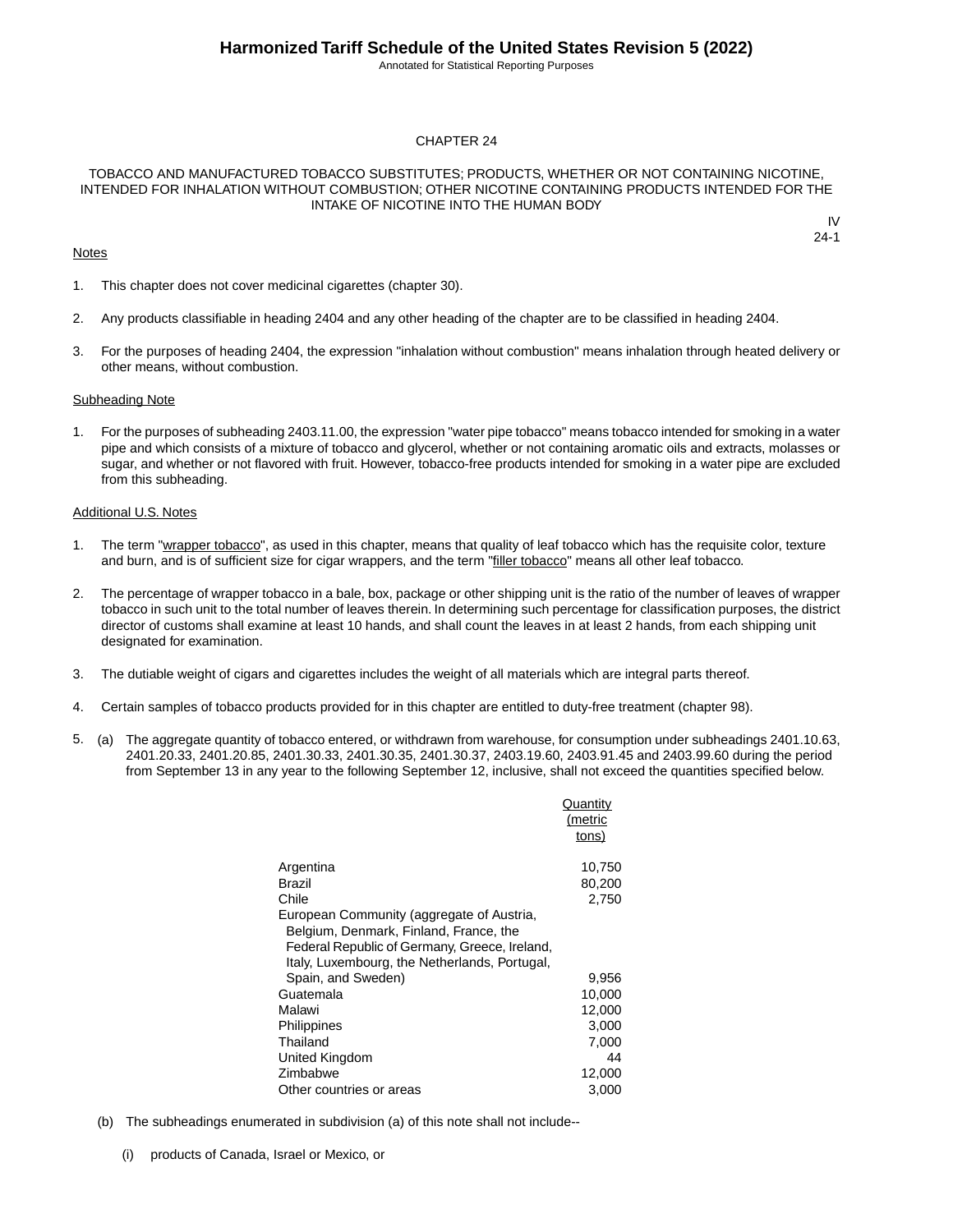Annotated for Statistical Reporting Purposes

Additional U.S. Notes (con.) IV 24-2

(ii) any quantities of tobacco for which duty treatment is claimed under any provision of chapter 98 of this schedule,

and no such articles shall be classifiable in such subheadings.

- (c) The quantitative limitations under this note are subject to regulations as may be issued by the United States Trade Representative or its designated agency.
- (d) Notwithstanding any other provision of this note, imports of tobacco, other than the product of Canada, Israel or Mexico, shall be eligible for the rates of duty provided in, and shall be classified in, the subheadings specified in paragraph (a) of this note, provided that the articles were (1) exported from the country of origin prior to September 13, 1995, and (2) imported directly from the country of origin into the customs territory of the United States, accompanied by such documentation as may be determined necessary by the Secretary of Treasury. For the purposes of this paragraph, entries of tobacco withdrawn from warehouse for consumption or entries of tobacco from foreign-trade zones shall not be determined to be imported directly from the country of origin into the customs territory of the United States.
- (e) For purposes of this chapter, imported tobaccos that are used to prepare cigarette tobaccos for marketing to the ultimate consumer to make hand-rolled cigarettes, are considered to be tobacco to be used in products other than cigarettes.
- 6. For the purposes of this chapter, the term "prepared for marketing to the ultimate consumer in the identical form and package in which imported" means that the product is imported in packaging of such sizes and labeling as to be readily identifiable as being intended for retail sale to the ultimate consumer without any alteration in the form of the product or its packaging.

#### Compiler's Note

The provisions of subchapter II of chapter 99 (Miscellaneous Tariff Bills or MTBs), the provisions of the Generalized System of Preferences (GSP) found in General Note 4 and most product exclusions from the additional tariffs on products of China in subchapter III of chapter 99 expired on December 31, 2020. However, no endnotes or footnotes relating to these provisions have been deleted as of the issue date of this edition.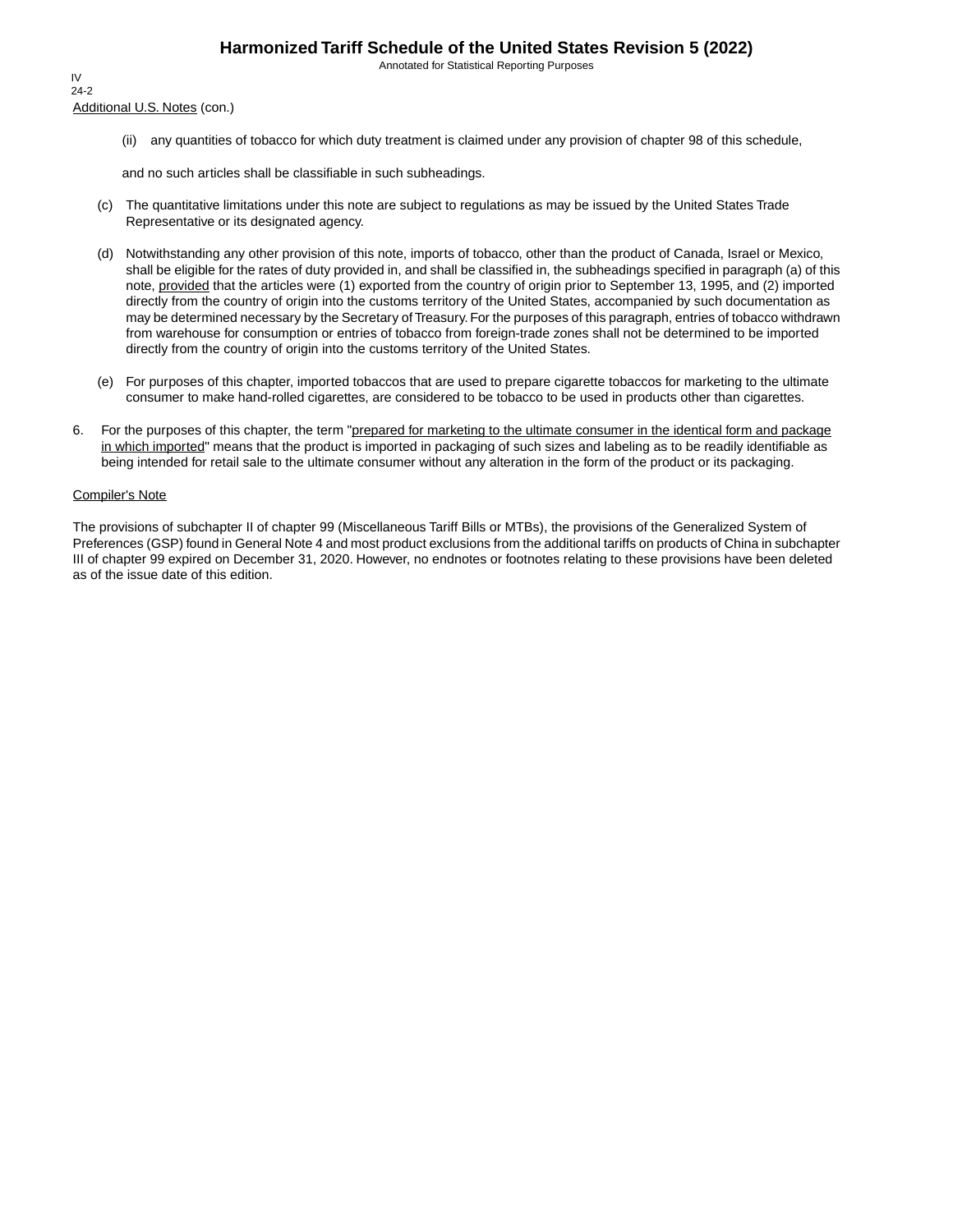Annotated for Statistical Reporting Purposes

| Heading/                    | Stat.       |                                                                                                                    | Unit           |                    | Rates of Duty |                  |
|-----------------------------|-------------|--------------------------------------------------------------------------------------------------------------------|----------------|--------------------|---------------|------------------|
| Subheading                  | Suf-<br>fix | Article Description                                                                                                | of<br>Quantity | General            | Special       | $\overline{2}$   |
| 2401                        |             | Unmanufactured tobacco (whether or not threshed or similarly<br>processed); tobacco refuse:                        |                |                    |               |                  |
| 2401.10                     |             | Tobacco, not stemmed/stripped:<br>Containing over 35 percent wrapper tobacco:                                      |                |                    |               |                  |
| 2401.10.21                  | 20          |                                                                                                                    |                | Free <sup>1/</sup> |               | \$5.02/kg        |
|                             | 40          |                                                                                                                    |                |                    |               |                  |
| 2401.10.29                  | 20          |                                                                                                                    | $\cdots$       | Free <sup>1/</sup> |               | \$5.02/kg        |
|                             | 40          | Not containing wrapper tobacco, or not containing over<br>35 percent wrapper tobacco:<br>Oriental or Turkish type: |                |                    |               |                  |
| 2401.10.44 00               |             |                                                                                                                    |                |                    |               | 77.2¢/kg         |
| 2401.10.48 00<br>2401.10.53 |             |                                                                                                                    |                |                    |               | 85¢/kg<br>85¢/kg |
|                             | 40          |                                                                                                                    |                |                    |               |                  |
|                             | 50          |                                                                                                                    |                |                    |               |                  |
|                             |             |                                                                                                                    |                |                    |               |                  |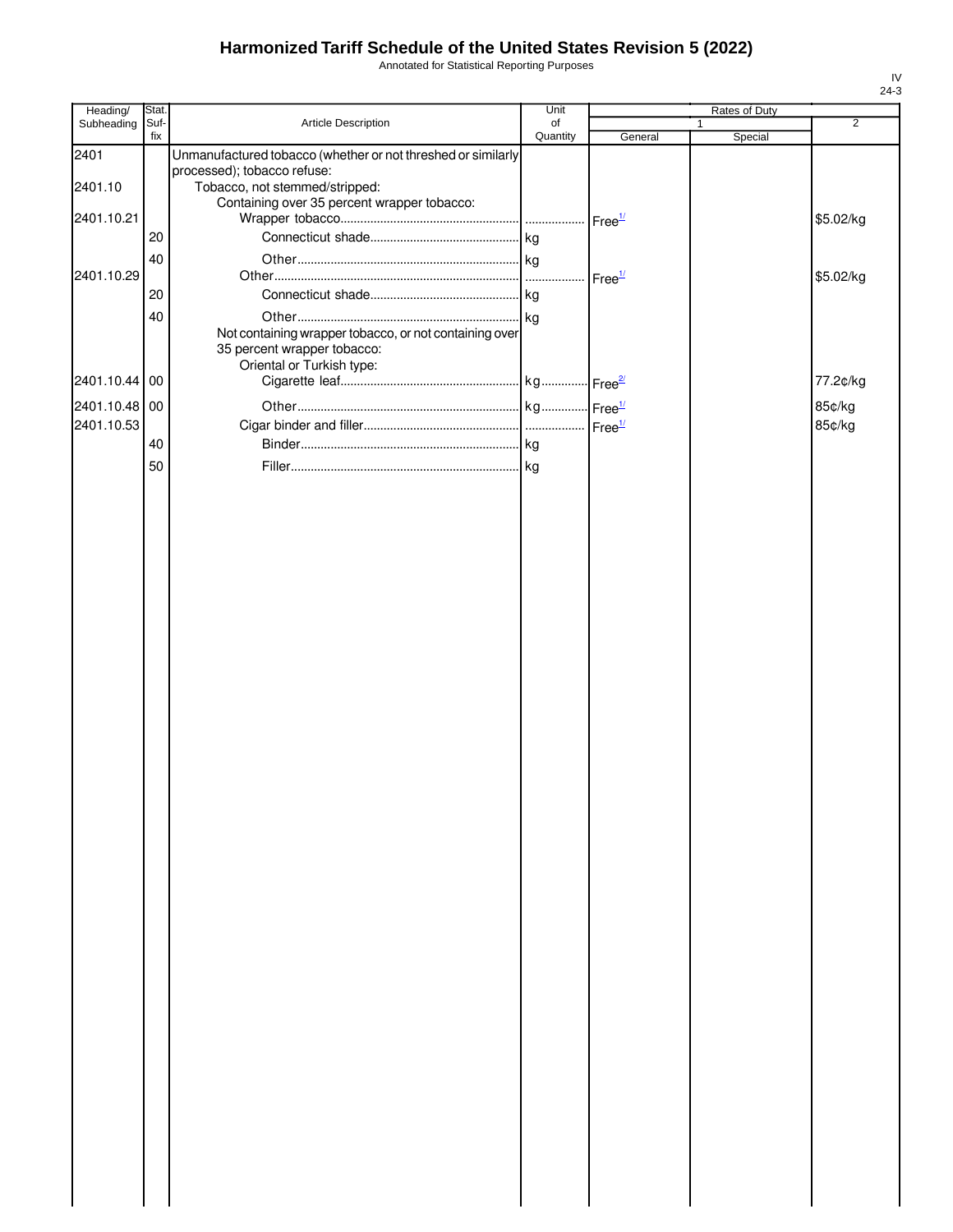Annotated for Statistical Reporting Purposes

| Heading/    | Stat.       |                                                                             | Unit           |                                              | Rates of Duty                      |                |
|-------------|-------------|-----------------------------------------------------------------------------|----------------|----------------------------------------------|------------------------------------|----------------|
| Subheading  | Suf-<br>fix | <b>Article Description</b>                                                  | of<br>Quantity | General                                      | Special                            | $\overline{2}$ |
| 2401 (con.) |             | Unmanufactured tobacco (whether or not threshed or similarly                |                |                                              |                                    |                |
| 2401.10     |             | processed); tobacco refuse: (con.)<br>Tobacco, not stemmed/stripped: (con.) |                |                                              |                                    |                |
| (con.)      |             |                                                                             |                |                                              |                                    |                |
|             |             | Not containing wrapper tobacco, or not containing over                      |                |                                              |                                    |                |
|             |             | 35 percent wrapper tobacco: (con.)<br>Other:                                |                |                                              |                                    |                |
|             |             | Flue-cured, burley and other light air-cured                                |                |                                              |                                    |                |
|             |             | leaf:                                                                       |                |                                              |                                    |                |
| 2401.10.61  |             | To be used in products other than                                           |                |                                              | Free (A+, AU, BH,                  | 77.2¢/kg       |
|             |             |                                                                             |                |                                              | CL, CO, D, E, IL,                  |                |
|             |             |                                                                             |                |                                              | KR, MA, OM, P,                     |                |
|             | 30          |                                                                             |                |                                              | PA, PE, S, SG)                     |                |
|             | 60          |                                                                             |                |                                              |                                    |                |
|             | 80          |                                                                             |                |                                              |                                    |                |
|             | 90          |                                                                             |                |                                              |                                    |                |
|             |             | Other:                                                                      |                |                                              |                                    |                |
| 2401.10.63  |             | Described in additional U.S. note 5 to                                      |                |                                              |                                    |                |
|             |             | this chapter and entered pursuant to                                        |                |                                              | Free (A+, BH, CL,                  | 77.2¢/kg       |
|             |             |                                                                             |                |                                              | CO, D, E, KR, MA,                  |                |
|             |             |                                                                             |                |                                              | OM, P, PA, PE, S,                  |                |
|             | 30          |                                                                             |                |                                              | SG)                                |                |
|             | 60          |                                                                             |                |                                              |                                    |                |
|             | 80          |                                                                             |                |                                              |                                    |                |
|             | 90          |                                                                             |                |                                              |                                    |                |
| 2401.10.65  |             |                                                                             |                | $350\%$ <sup>1/</sup>                        | Free (BH, CL, IL,                  | 350%           |
|             |             |                                                                             |                |                                              | KR, MA, OM, P, S,                  |                |
|             |             |                                                                             |                |                                              | SG)<br>23.3% (PE)                  |                |
|             |             |                                                                             |                |                                              | 140% (PA)                          |                |
|             |             |                                                                             |                |                                              | See 9913.24.05-<br>9913.24.10 (AU) |                |
|             |             |                                                                             |                |                                              | See 9918.24.10-                    |                |
|             |             |                                                                             |                |                                              | 9918.24.11 (CO)                    |                |
|             | 30          |                                                                             |                |                                              |                                    |                |
|             | 60          |                                                                             |                |                                              |                                    |                |
|             | 80          |                                                                             |                |                                              |                                    |                |
| 2401.10.95  | 90          |                                                                             |                | 32.7 $\mathcal{L}/\mathsf{kg}^{\frac{1}{2}}$ | Free (A, AU, BH, CL, 85¢/kg        |                |
|             |             |                                                                             |                |                                              | CO, D, E, IL, KR,                  |                |
|             |             |                                                                             |                |                                              | MA, OM, P, PA,                     |                |
|             | 10          | Fire-cured Kentucky and Tennessee kg                                        |                |                                              | PE, S, SG)                         |                |
|             | 15          | Dark-air cured Kentucky and                                                 |                |                                              |                                    |                |
|             |             |                                                                             | .lkg           |                                              |                                    |                |
|             | 20          |                                                                             |                |                                              |                                    |                |
|             | 25          |                                                                             |                |                                              |                                    |                |
|             | 30          |                                                                             |                |                                              |                                    |                |
|             | 60          |                                                                             |                |                                              |                                    |                |
|             |             |                                                                             |                |                                              |                                    |                |
|             |             |                                                                             |                |                                              |                                    |                |
|             |             |                                                                             |                |                                              |                                    |                |
|             |             |                                                                             |                |                                              |                                    |                |
|             |             |                                                                             |                |                                              |                                    |                |
|             |             |                                                                             |                |                                              |                                    |                |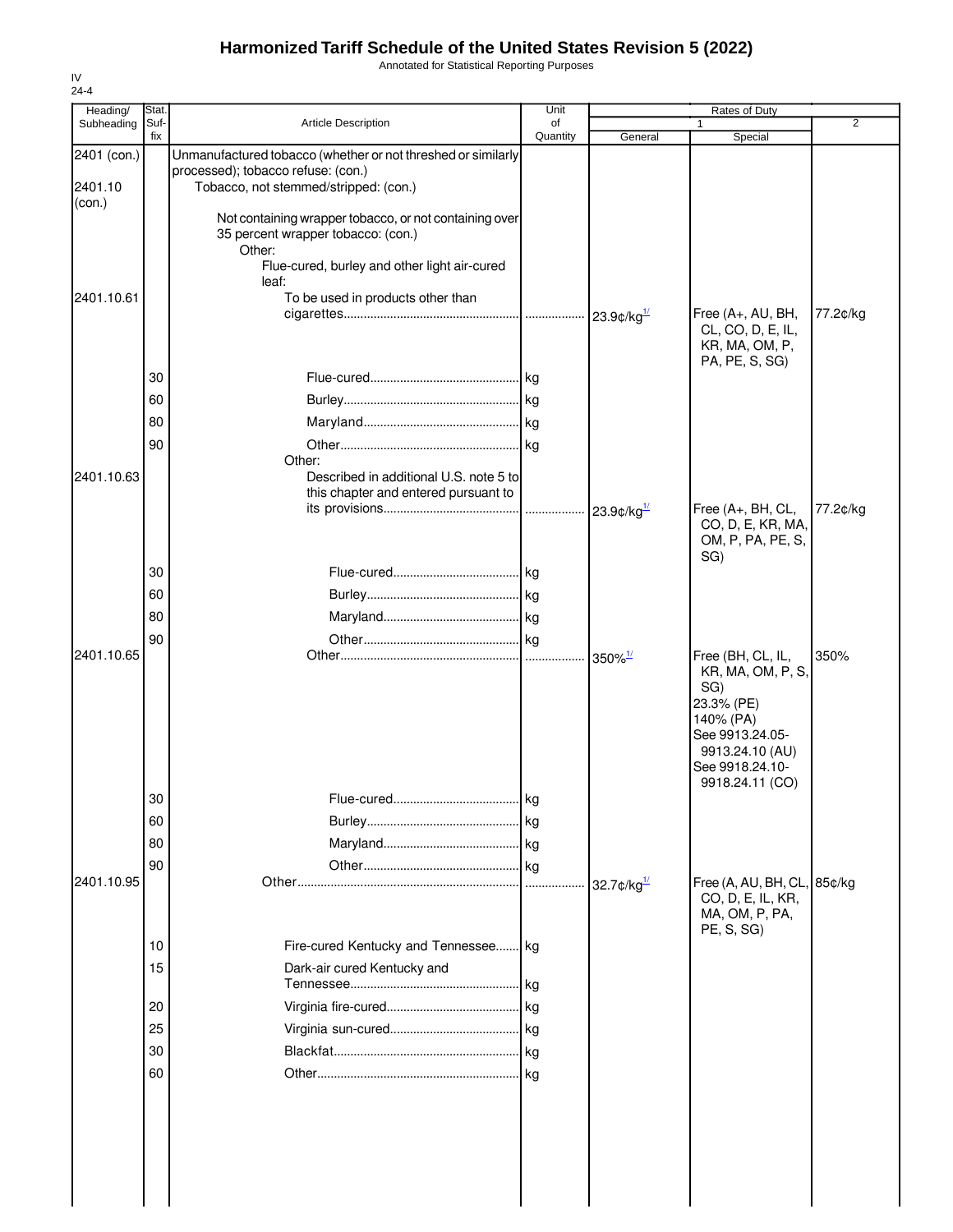Annotated for Statistical Reporting Purposes

| Heading/      | Stat.       |                                                                                                                           | Unit           |         | Rates of Duty                                                              |           |
|---------------|-------------|---------------------------------------------------------------------------------------------------------------------------|----------------|---------|----------------------------------------------------------------------------|-----------|
| Subheading    | Suf-<br>fix | <b>Article Description</b>                                                                                                | of<br>Quantity | General | 1<br>Special                                                               | 2         |
| 2401 (con.)   |             | Unmanufactured tobacco (whether or not threshed or similarly                                                              |                |         |                                                                            |           |
| 2401.20       |             | processed); tobacco refuse: (con.)<br>Tobacco, partly or wholly stemmed/stripped:<br>Not threshed or similarly processed: |                |         |                                                                            |           |
| 2401.20.05 00 |             | Leaf tobacco, the product of two or more countries<br>or dependencies, when mixed or packed                               |                |         |                                                                            |           |
|               |             |                                                                                                                           |                |         | Free (A+, AU, BH,<br>CL, CO, D, E, IL,<br>KR, MA, OM, P,<br>PA, PE, S, SG) | \$6.45/kg |
| 2401.20.14    |             | Other:<br>Containing over 35 percent wrapper tobacco:                                                                     |                |         |                                                                            | \$6.45/kg |
|               | 20          |                                                                                                                           |                |         |                                                                            |           |
| 2401.20.18 00 | 40          |                                                                                                                           |                |         |                                                                            | \$6.45/kg |
|               |             | Not containing wrapper tobacco, or not<br>containing over 35 percent wrapper tobacco:<br>Oriental or Turkish type:        |                |         |                                                                            |           |
| 2401.20.23 00 |             |                                                                                                                           |                |         |                                                                            | \$1.21/kg |
| 2401.20.26 00 |             |                                                                                                                           |                |         |                                                                            | \$1.15/kg |
| 2401.20.29    |             |                                                                                                                           |                |         |                                                                            | \$1.15/kg |
|               | 70          |                                                                                                                           |                |         |                                                                            |           |
|               | 90          |                                                                                                                           |                |         |                                                                            |           |
| 2401.20.31    |             | Other:<br>Flue-cured, burley and other light<br>air-cured leaf:<br>To be used in products other than                      |                |         |                                                                            |           |
|               |             |                                                                                                                           |                |         | Free (A+, AU, BH,                                                          | \$1.21/kg |
|               |             |                                                                                                                           |                |         | CL, CO, D, E, IL,<br>KR, MA, OM, P,<br>PA, PE, S, SG)                      |           |
|               | 10          |                                                                                                                           |                |         |                                                                            |           |
|               | 20          |                                                                                                                           |                |         |                                                                            |           |
|               | 30          |                                                                                                                           |                |         |                                                                            |           |
|               | 40          |                                                                                                                           |                |         |                                                                            |           |
|               |             |                                                                                                                           |                |         |                                                                            |           |
|               |             |                                                                                                                           |                |         |                                                                            |           |
|               |             |                                                                                                                           |                |         |                                                                            |           |
|               |             |                                                                                                                           |                |         |                                                                            |           |
|               |             |                                                                                                                           |                |         |                                                                            |           |
|               |             |                                                                                                                           |                |         |                                                                            |           |
|               |             |                                                                                                                           |                |         |                                                                            |           |
|               |             |                                                                                                                           |                |         |                                                                            |           |
|               |             |                                                                                                                           |                |         |                                                                            |           |
|               |             |                                                                                                                           |                |         |                                                                            |           |
|               |             |                                                                                                                           |                |         |                                                                            |           |
|               |             |                                                                                                                           |                |         |                                                                            |           |
|               |             |                                                                                                                           |                |         |                                                                            |           |
|               |             |                                                                                                                           |                |         |                                                                            |           |
|               |             |                                                                                                                           |                |         |                                                                            |           |
|               |             |                                                                                                                           |                |         |                                                                            |           |
|               |             |                                                                                                                           |                |         |                                                                            |           |
|               |             |                                                                                                                           |                |         |                                                                            |           |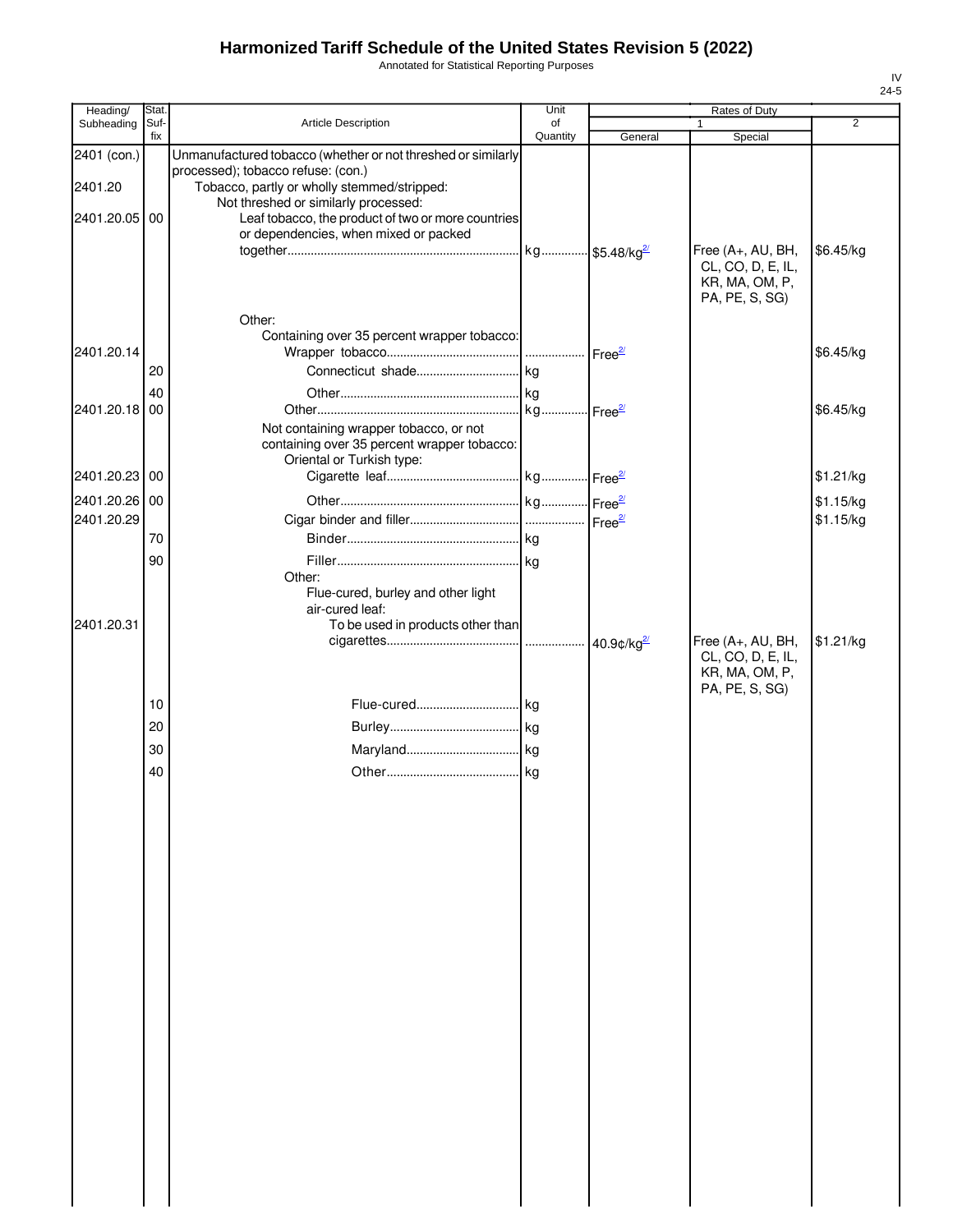Annotated for Statistical Reporting Purposes

| Heading/          | Stat.       |                                                              | Unit           |                                | Rates of Duty                          |                |
|-------------------|-------------|--------------------------------------------------------------|----------------|--------------------------------|----------------------------------------|----------------|
| Subheading        | Suf-<br>fix | Article Description                                          | of<br>Quantity | General                        | 1<br>Special                           | $\overline{2}$ |
| 2401 (con.)       |             | Unmanufactured tobacco (whether or not threshed or similarly |                |                                |                                        |                |
|                   |             | processed); tobacco refuse: (con.)                           |                |                                |                                        |                |
| 2401.20<br>(con.) |             | Tobacco, partly or wholly stemmed/stripped: (con.)           |                |                                |                                        |                |
|                   |             | Not threshed or similarly processed: (con.)                  |                |                                |                                        |                |
|                   |             | Other: (con.)                                                |                |                                |                                        |                |
|                   |             | Not containing wrapper tobacco, or not                       |                |                                |                                        |                |
|                   |             | containing over 35 percent wrapper tobacco:                  |                |                                |                                        |                |
|                   |             | (con.)<br>Other: (con.)                                      |                |                                |                                        |                |
|                   |             | Flue-cured, burley and other light                           |                |                                |                                        |                |
|                   |             | air-cured leaf: (con.)                                       |                |                                |                                        |                |
| 2401.20.33        |             | Other:<br>Described in additional U.S.                       |                |                                |                                        |                |
|                   |             | note 5 to this chapter and                                   |                |                                |                                        |                |
|                   |             | entered pursuant to its                                      |                |                                |                                        |                |
|                   |             |                                                              |                | $\cdot$ 40.9¢/kg <sup>2/</sup> | Free (A+, BH, CL,                      | \$1.21/kg      |
|                   |             |                                                              |                |                                | CO, D, E, KR, MA,<br>OM, P, PA, PE, S, |                |
|                   |             |                                                              |                |                                | SG)                                    |                |
|                   | 10          | Flue-cured kg                                                |                |                                |                                        |                |
|                   | 20          |                                                              |                |                                |                                        |                |
|                   | 30          |                                                              |                |                                |                                        |                |
|                   | 40          |                                                              |                |                                |                                        |                |
| 2401.20.35        |             |                                                              |                |                                | Free (BH, CL, IL,                      | 350%           |
|                   |             |                                                              |                |                                | KR, MA, OM, P, S,                      |                |
|                   |             |                                                              |                |                                | SG)                                    |                |
|                   |             |                                                              |                |                                | 23.3% (PE)                             |                |
|                   |             |                                                              |                |                                | 140% (PA)<br>See 9913.24.05-           |                |
|                   |             |                                                              |                |                                | 9913.24.10 (AU)                        |                |
|                   |             |                                                              |                |                                | See 9918.24.10-                        |                |
|                   | 10          | Flue-cured kg                                                |                |                                | 9918.24.11 (CO)                        |                |
|                   |             |                                                              |                |                                |                                        |                |
|                   | 20          |                                                              |                |                                |                                        |                |
|                   | 30          | Maryland kg                                                  |                |                                |                                        |                |
|                   | 40          |                                                              |                |                                |                                        |                |
| 2401.20.57        |             |                                                              |                |                                | Free (A*, AU, BH,<br>CL, CO, D, E, IL, | \$1.15/kg      |
|                   |             |                                                              |                |                                | KR, MA, OM, P,                         |                |
|                   |             |                                                              |                |                                | PA, PE, S, SG)                         |                |
|                   | 10          | Fire-cured Kentucky and                                      |                |                                |                                        |                |
|                   |             |                                                              | . kg           |                                |                                        |                |
|                   | 15          | Dark-air cured Kentucky and                                  |                |                                |                                        |                |
|                   |             |                                                              | . kg           |                                |                                        |                |
|                   | 20          | Virginia fire-cured                                          | kg             |                                |                                        |                |
|                   | 25          |                                                              |                |                                |                                        |                |
|                   | 30          |                                                              |                |                                |                                        |                |
|                   | 40          |                                                              |                |                                |                                        |                |
|                   |             |                                                              |                |                                |                                        |                |
|                   |             |                                                              |                |                                |                                        |                |
|                   |             |                                                              |                |                                |                                        |                |
|                   |             |                                                              |                |                                |                                        |                |
|                   |             |                                                              |                |                                |                                        |                |
|                   |             |                                                              |                |                                |                                        |                |
|                   |             |                                                              |                |                                |                                        |                |
|                   |             |                                                              |                |                                |                                        |                |
|                   |             |                                                              |                |                                |                                        |                |
|                   |             |                                                              |                |                                |                                        |                |
|                   |             |                                                              |                |                                |                                        |                |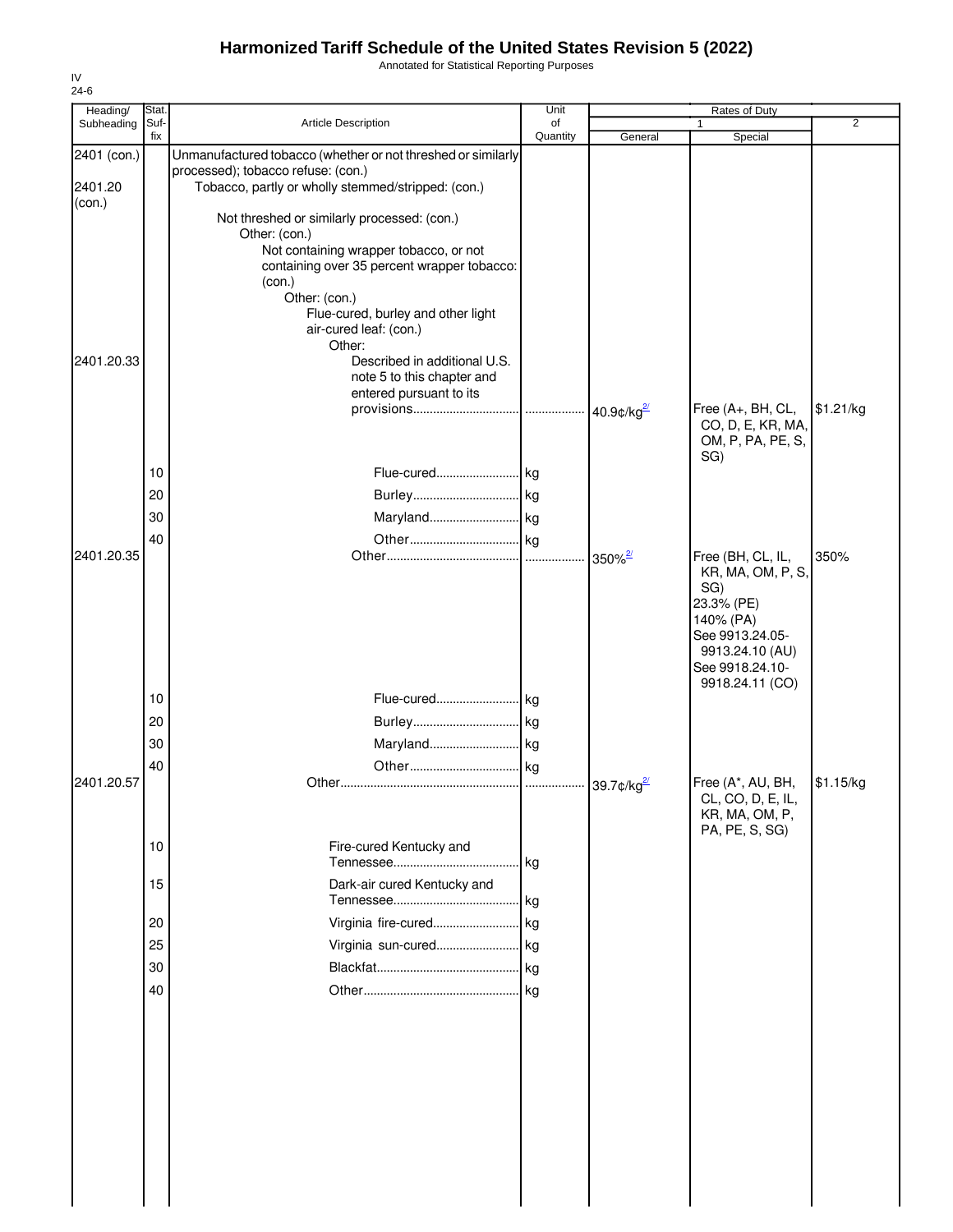Annotated for Statistical Reporting Purposes

| Suf-<br>fix<br>Quantity<br>General<br>Special<br>Unmanufactured tobacco (whether or not threshed or similarly<br>2401 (con.)<br>processed); tobacco refuse: (con.)<br>2401.20<br>Tobacco, partly or wholly stemmed/stripped: (con.)<br>(con.)<br>Threshed or similarly processed:<br>2401.20.60<br>77.2¢/kg<br>20<br>40<br>Other:<br>2401.20.75<br>00<br>\$1.10/kg<br>Other:<br>2401.20.83<br>To be used in products other than<br>Free (A+, AU, BH,<br>\$1.10/kg<br>CL, CO, D, E, IL,<br>KR, MA, OM, P,<br>PA, PE, S, SG)<br>10<br>20<br>30<br>35<br>Fire-cured Kentucky and<br>Dark-air cured Kentucky and<br>40<br>50<br>55<br>60<br>90 | Heading/   | Stat. |                     | Unit | Rates of Duty |                |
|--------------------------------------------------------------------------------------------------------------------------------------------------------------------------------------------------------------------------------------------------------------------------------------------------------------------------------------------------------------------------------------------------------------------------------------------------------------------------------------------------------------------------------------------------------------------------------------------------------------------------------------------|------------|-------|---------------------|------|---------------|----------------|
|                                                                                                                                                                                                                                                                                                                                                                                                                                                                                                                                                                                                                                            | Subheading |       | Article Description | of   | 1             | $\overline{2}$ |
|                                                                                                                                                                                                                                                                                                                                                                                                                                                                                                                                                                                                                                            |            |       |                     |      |               |                |
|                                                                                                                                                                                                                                                                                                                                                                                                                                                                                                                                                                                                                                            |            |       |                     |      |               |                |
|                                                                                                                                                                                                                                                                                                                                                                                                                                                                                                                                                                                                                                            |            |       |                     |      |               |                |
|                                                                                                                                                                                                                                                                                                                                                                                                                                                                                                                                                                                                                                            |            |       |                     |      |               |                |
|                                                                                                                                                                                                                                                                                                                                                                                                                                                                                                                                                                                                                                            |            |       |                     |      |               |                |
|                                                                                                                                                                                                                                                                                                                                                                                                                                                                                                                                                                                                                                            |            |       |                     |      |               |                |
|                                                                                                                                                                                                                                                                                                                                                                                                                                                                                                                                                                                                                                            |            |       |                     |      |               |                |
|                                                                                                                                                                                                                                                                                                                                                                                                                                                                                                                                                                                                                                            |            |       |                     |      |               |                |
|                                                                                                                                                                                                                                                                                                                                                                                                                                                                                                                                                                                                                                            |            |       |                     |      |               |                |
|                                                                                                                                                                                                                                                                                                                                                                                                                                                                                                                                                                                                                                            |            |       |                     |      |               |                |
|                                                                                                                                                                                                                                                                                                                                                                                                                                                                                                                                                                                                                                            |            |       |                     |      |               |                |
|                                                                                                                                                                                                                                                                                                                                                                                                                                                                                                                                                                                                                                            |            |       |                     |      |               |                |
|                                                                                                                                                                                                                                                                                                                                                                                                                                                                                                                                                                                                                                            |            |       |                     |      |               |                |
|                                                                                                                                                                                                                                                                                                                                                                                                                                                                                                                                                                                                                                            |            |       |                     |      |               |                |
|                                                                                                                                                                                                                                                                                                                                                                                                                                                                                                                                                                                                                                            |            |       |                     |      |               |                |
|                                                                                                                                                                                                                                                                                                                                                                                                                                                                                                                                                                                                                                            |            |       |                     |      |               |                |
|                                                                                                                                                                                                                                                                                                                                                                                                                                                                                                                                                                                                                                            |            |       |                     |      |               |                |
|                                                                                                                                                                                                                                                                                                                                                                                                                                                                                                                                                                                                                                            |            |       |                     |      |               |                |
|                                                                                                                                                                                                                                                                                                                                                                                                                                                                                                                                                                                                                                            |            |       |                     |      |               |                |
|                                                                                                                                                                                                                                                                                                                                                                                                                                                                                                                                                                                                                                            |            |       |                     |      |               |                |
|                                                                                                                                                                                                                                                                                                                                                                                                                                                                                                                                                                                                                                            |            |       |                     |      |               |                |
|                                                                                                                                                                                                                                                                                                                                                                                                                                                                                                                                                                                                                                            |            |       |                     |      |               |                |
|                                                                                                                                                                                                                                                                                                                                                                                                                                                                                                                                                                                                                                            |            |       |                     |      |               |                |
|                                                                                                                                                                                                                                                                                                                                                                                                                                                                                                                                                                                                                                            |            |       |                     |      |               |                |
|                                                                                                                                                                                                                                                                                                                                                                                                                                                                                                                                                                                                                                            |            |       |                     |      |               |                |
|                                                                                                                                                                                                                                                                                                                                                                                                                                                                                                                                                                                                                                            |            |       |                     |      |               |                |
|                                                                                                                                                                                                                                                                                                                                                                                                                                                                                                                                                                                                                                            |            |       |                     |      |               |                |
|                                                                                                                                                                                                                                                                                                                                                                                                                                                                                                                                                                                                                                            |            |       |                     |      |               |                |
|                                                                                                                                                                                                                                                                                                                                                                                                                                                                                                                                                                                                                                            |            |       |                     |      |               |                |
|                                                                                                                                                                                                                                                                                                                                                                                                                                                                                                                                                                                                                                            |            |       |                     |      |               |                |
|                                                                                                                                                                                                                                                                                                                                                                                                                                                                                                                                                                                                                                            |            |       |                     |      |               |                |
|                                                                                                                                                                                                                                                                                                                                                                                                                                                                                                                                                                                                                                            |            |       |                     |      |               |                |
|                                                                                                                                                                                                                                                                                                                                                                                                                                                                                                                                                                                                                                            |            |       |                     |      |               |                |
|                                                                                                                                                                                                                                                                                                                                                                                                                                                                                                                                                                                                                                            |            |       |                     |      |               |                |
|                                                                                                                                                                                                                                                                                                                                                                                                                                                                                                                                                                                                                                            |            |       |                     |      |               |                |
|                                                                                                                                                                                                                                                                                                                                                                                                                                                                                                                                                                                                                                            |            |       |                     |      |               |                |
|                                                                                                                                                                                                                                                                                                                                                                                                                                                                                                                                                                                                                                            |            |       |                     |      |               |                |
|                                                                                                                                                                                                                                                                                                                                                                                                                                                                                                                                                                                                                                            |            |       |                     |      |               |                |
|                                                                                                                                                                                                                                                                                                                                                                                                                                                                                                                                                                                                                                            |            |       |                     |      |               |                |
|                                                                                                                                                                                                                                                                                                                                                                                                                                                                                                                                                                                                                                            |            |       |                     |      |               |                |
|                                                                                                                                                                                                                                                                                                                                                                                                                                                                                                                                                                                                                                            |            |       |                     |      |               |                |
|                                                                                                                                                                                                                                                                                                                                                                                                                                                                                                                                                                                                                                            |            |       |                     |      |               |                |
|                                                                                                                                                                                                                                                                                                                                                                                                                                                                                                                                                                                                                                            |            |       |                     |      |               |                |
|                                                                                                                                                                                                                                                                                                                                                                                                                                                                                                                                                                                                                                            |            |       |                     |      |               |                |
|                                                                                                                                                                                                                                                                                                                                                                                                                                                                                                                                                                                                                                            |            |       |                     |      |               |                |
|                                                                                                                                                                                                                                                                                                                                                                                                                                                                                                                                                                                                                                            |            |       |                     |      |               |                |
|                                                                                                                                                                                                                                                                                                                                                                                                                                                                                                                                                                                                                                            |            |       |                     |      |               |                |
|                                                                                                                                                                                                                                                                                                                                                                                                                                                                                                                                                                                                                                            |            |       |                     |      |               |                |
|                                                                                                                                                                                                                                                                                                                                                                                                                                                                                                                                                                                                                                            |            |       |                     |      |               |                |
|                                                                                                                                                                                                                                                                                                                                                                                                                                                                                                                                                                                                                                            |            |       |                     |      |               |                |
|                                                                                                                                                                                                                                                                                                                                                                                                                                                                                                                                                                                                                                            |            |       |                     |      |               |                |
|                                                                                                                                                                                                                                                                                                                                                                                                                                                                                                                                                                                                                                            |            |       |                     |      |               |                |
|                                                                                                                                                                                                                                                                                                                                                                                                                                                                                                                                                                                                                                            |            |       |                     |      |               |                |
|                                                                                                                                                                                                                                                                                                                                                                                                                                                                                                                                                                                                                                            |            |       |                     |      |               |                |
|                                                                                                                                                                                                                                                                                                                                                                                                                                                                                                                                                                                                                                            |            |       |                     |      |               |                |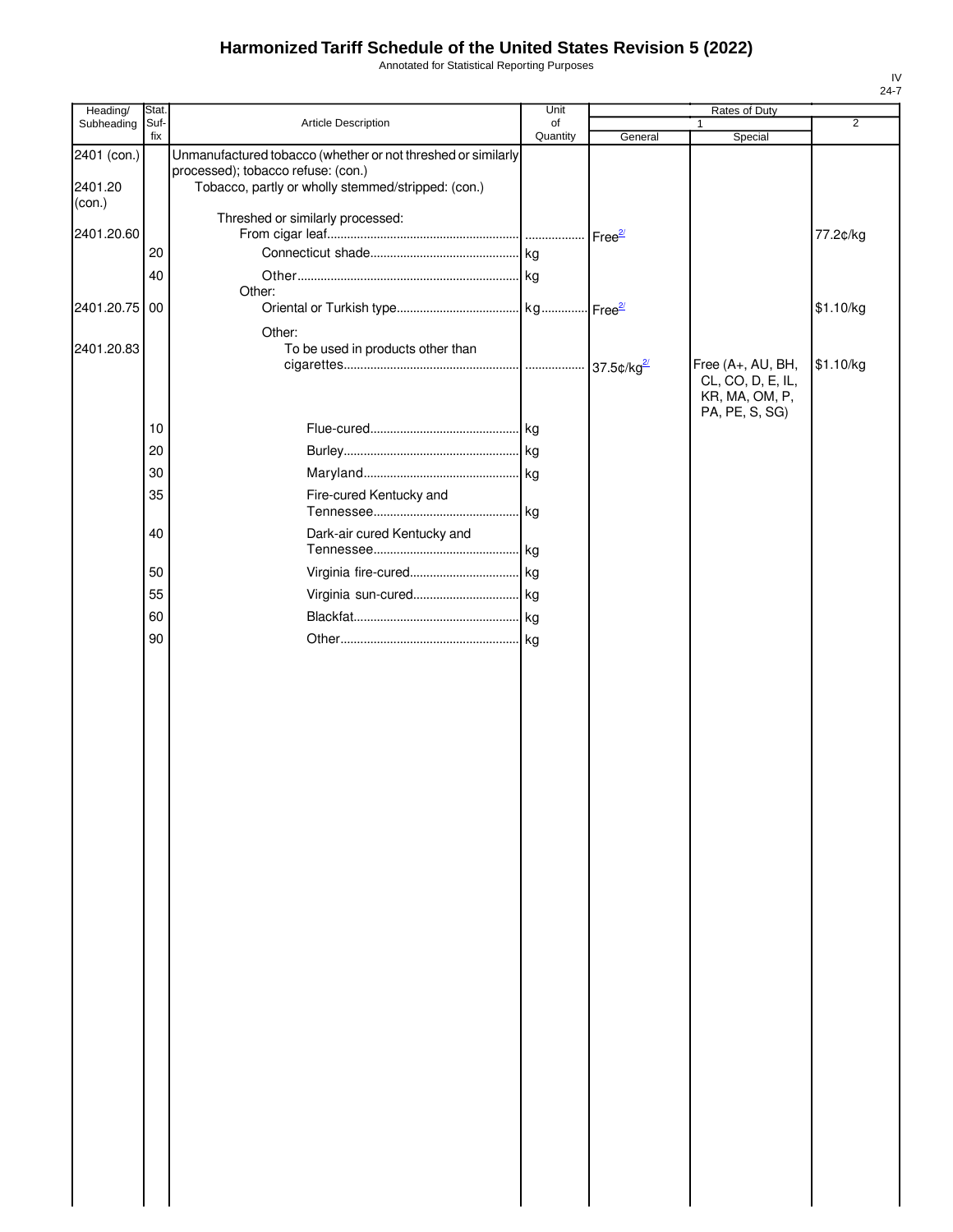Annotated for Statistical Reporting Purposes

| Heading/               | Stat.       |                                                                                                                                                          | Unit           |                                  | Rates of Duty                                                                                                                                        |           |
|------------------------|-------------|----------------------------------------------------------------------------------------------------------------------------------------------------------|----------------|----------------------------------|------------------------------------------------------------------------------------------------------------------------------------------------------|-----------|
| Subheading             | Suf-<br>fix | Article Description                                                                                                                                      | of<br>Quantity | General                          | Special                                                                                                                                              | 2         |
| 2401 (con.)<br>2401.20 |             | Unmanufactured tobacco (whether or not threshed or similarly<br>processed); tobacco refuse: (con.)<br>Tobacco, partly or wholly stemmed/stripped: (con.) |                |                                  |                                                                                                                                                      |           |
| (con.)                 |             | Threshed or similarly processed: (con.)<br>Other: (con.)                                                                                                 |                |                                  |                                                                                                                                                      |           |
| 2401.20.85             |             | Other: (con.)<br>Other:<br>Described in additional U.S. note 5 to<br>this chapter and entered pursuant to                                                |                | 37.5 $\text{c/kg}^{\frac{2}{5}}$ | Free (A+, BH, CL,                                                                                                                                    | \$1.10/kg |
|                        |             |                                                                                                                                                          |                |                                  | CO, D, E, KR, MA,<br>OM, P, PA, PE, S,<br>SG)                                                                                                        |           |
|                        | 10          |                                                                                                                                                          |                |                                  |                                                                                                                                                      |           |
|                        | 20          |                                                                                                                                                          |                |                                  |                                                                                                                                                      |           |
|                        | 30          |                                                                                                                                                          |                |                                  |                                                                                                                                                      |           |
|                        | 35          | Fire-cured Kentucky and                                                                                                                                  | lkg.           |                                  |                                                                                                                                                      |           |
|                        | 40          | Dark-air cured Kentucky and                                                                                                                              |                |                                  |                                                                                                                                                      |           |
|                        | 50          | Virginia fire-cured                                                                                                                                      | . kg           |                                  |                                                                                                                                                      |           |
|                        | 55          | Virginia sun-cured kg                                                                                                                                    |                |                                  |                                                                                                                                                      |           |
|                        | 60          |                                                                                                                                                          |                |                                  |                                                                                                                                                      |           |
|                        | 90          |                                                                                                                                                          |                |                                  |                                                                                                                                                      |           |
| 2401.20.87             |             |                                                                                                                                                          |                | $350\%$ <sup>2/</sup>            | Free (BH, CL, IL,<br>KR, MA, OM, P, S,<br>SG)<br>23.3% (PE)<br>140% (PA)<br>See 9913.24.05-<br>9913.24.10 (AU)<br>See 9918.24.10-<br>9918.24.11 (CO) | 350%      |
|                        | 10          |                                                                                                                                                          | kg             |                                  |                                                                                                                                                      |           |
|                        | 20          |                                                                                                                                                          |                |                                  |                                                                                                                                                      |           |
|                        | 30          | Maryland                                                                                                                                                 | <b>kg</b>      |                                  |                                                                                                                                                      |           |
|                        | 35          | Fire-cured Kentucky and                                                                                                                                  | kg             |                                  |                                                                                                                                                      |           |
|                        | 40          | Dark-air cured Kentucky and                                                                                                                              | kg             |                                  |                                                                                                                                                      |           |
|                        | 50          | Virginia fire-cured kg                                                                                                                                   |                |                                  |                                                                                                                                                      |           |
|                        | 55          | Virginia sun-cured kg                                                                                                                                    |                |                                  |                                                                                                                                                      |           |
|                        | 60          |                                                                                                                                                          |                |                                  |                                                                                                                                                      |           |
|                        | 90          |                                                                                                                                                          |                |                                  |                                                                                                                                                      |           |
|                        |             |                                                                                                                                                          |                |                                  |                                                                                                                                                      |           |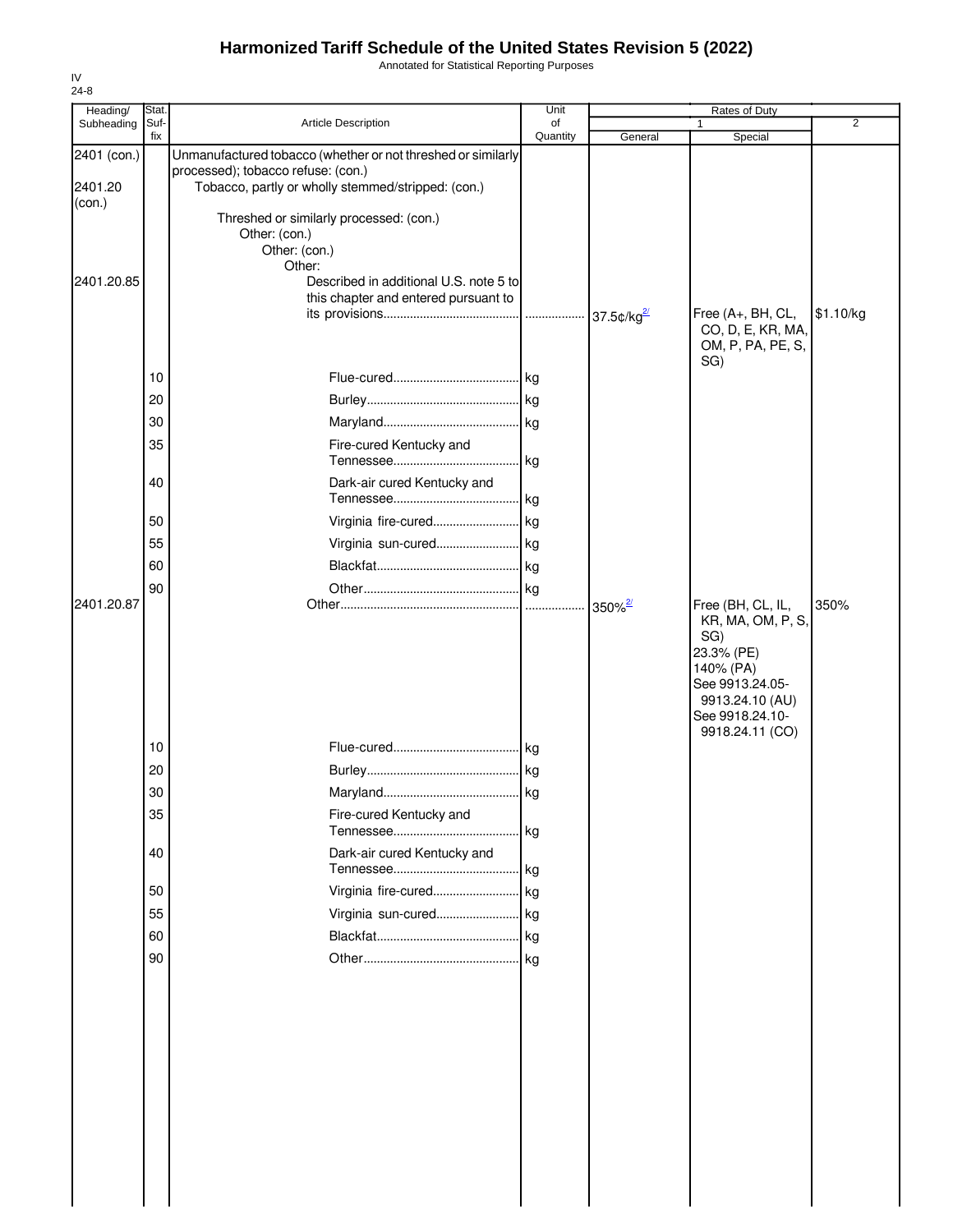Annotated for Statistical Reporting Purposes

| Heading/      | Stat        |                                                              | Unit           |                    | Rates of Duty                       |           |
|---------------|-------------|--------------------------------------------------------------|----------------|--------------------|-------------------------------------|-----------|
| Subheading    | Suf-<br>fix | <b>Article Description</b>                                   | of<br>Quantity | General            | 1<br>Special                        | 2         |
| 2401 (con.)   |             | Unmanufactured tobacco (whether or not threshed or similarly |                |                    |                                     |           |
| 2401.30       |             | processed); tobacco refuse: (con.)                           |                |                    |                                     |           |
|               |             | Tobacco refuse:<br>From cigar leaf:                          |                |                    |                                     |           |
|               |             | Tobacco stems:                                               |                |                    |                                     |           |
| 2401.30.03 00 |             | Not cut, not ground and not pulverized kg Free <sup>21</sup> |                |                    |                                     | Free      |
| 2401.30.06    | 00          |                                                              |                |                    |                                     | \$1.21/kg |
| 2401.30.09    | 00          |                                                              |                |                    |                                     | 77.2¢/kg  |
|               |             | From Oriental or Turkish type tobacco:<br>Tobacco stems      |                |                    |                                     |           |
| 2401.30.13 00 |             | Not cut, not ground and not pulverized kg Free <sup>21</sup> |                |                    |                                     | Free      |
| 2401.30.16 00 |             |                                                              |                |                    |                                     | \$1.21/kg |
| 2401.30.19    | 00          |                                                              |                |                    |                                     | 77.2¢/kg  |
|               |             | Other:                                                       |                |                    |                                     |           |
|               |             | To be used in products other than cigarettes:                |                |                    |                                     |           |
| 2401.30.23    |             | Tobacco stems:                                               |                |                    |                                     | Free      |
|               | 10          |                                                              |                |                    |                                     |           |
|               | 20          |                                                              |                |                    |                                     |           |
|               | 35          | Fire-cured Kentucky and                                      |                |                    |                                     |           |
|               |             |                                                              |                |                    |                                     |           |
|               | 40          | Dark air-cured Kentucky and                                  |                |                    |                                     |           |
|               |             |                                                              |                |                    |                                     |           |
|               | 50          |                                                              |                |                    |                                     |           |
|               | 60          |                                                              |                |                    |                                     |           |
|               | 90          |                                                              |                |                    |                                     |           |
| 2401.30.25    |             |                                                              |                |                    | Free (A+, AU, BH,                   | \$1.21/kg |
|               |             |                                                              |                |                    | CL, CO, D, E, IL,<br>KR, MA, OM, P, |           |
|               |             |                                                              |                |                    | PA, PE, S, SG)                      |           |
|               | 10          |                                                              |                |                    |                                     |           |
|               | 20          |                                                              |                |                    |                                     |           |
|               | 35          | Fire-cured Kentucky and                                      |                |                    |                                     |           |
|               |             |                                                              |                |                    |                                     |           |
|               | 40          | Dark air-cured Kentucky and                                  |                |                    |                                     |           |
|               | 50          |                                                              |                |                    |                                     |           |
|               | 60          |                                                              |                |                    |                                     |           |
|               | 90          |                                                              |                |                    |                                     |           |
| 2401.30.27    |             |                                                              |                | $28.4$ ¢/kg $^{2}$ | Free (A+, AU, BH,                   | 77.2¢/kg  |
|               |             |                                                              |                |                    | CL, CO, D, E, IL,                   |           |
|               |             |                                                              |                |                    | KR, MA, OM, P,<br>PA, PE, S, SG)    |           |
|               | 10          |                                                              |                |                    |                                     |           |
|               | 20          |                                                              |                |                    |                                     |           |
|               | 35          | Fire-cured Kentucky and Tennessee kg                         |                |                    |                                     |           |
|               | 40          | Dark air-cured Kentucky and                                  |                |                    |                                     |           |
|               |             |                                                              | kg             |                    |                                     |           |
|               | 50          |                                                              |                |                    |                                     |           |
|               | 60          |                                                              |                |                    |                                     |           |
|               | 90          |                                                              |                |                    |                                     |           |
|               |             |                                                              |                |                    |                                     |           |
|               |             |                                                              |                |                    |                                     |           |
|               |             |                                                              |                |                    |                                     |           |
|               |             |                                                              |                |                    |                                     |           |
|               |             |                                                              |                |                    |                                     |           |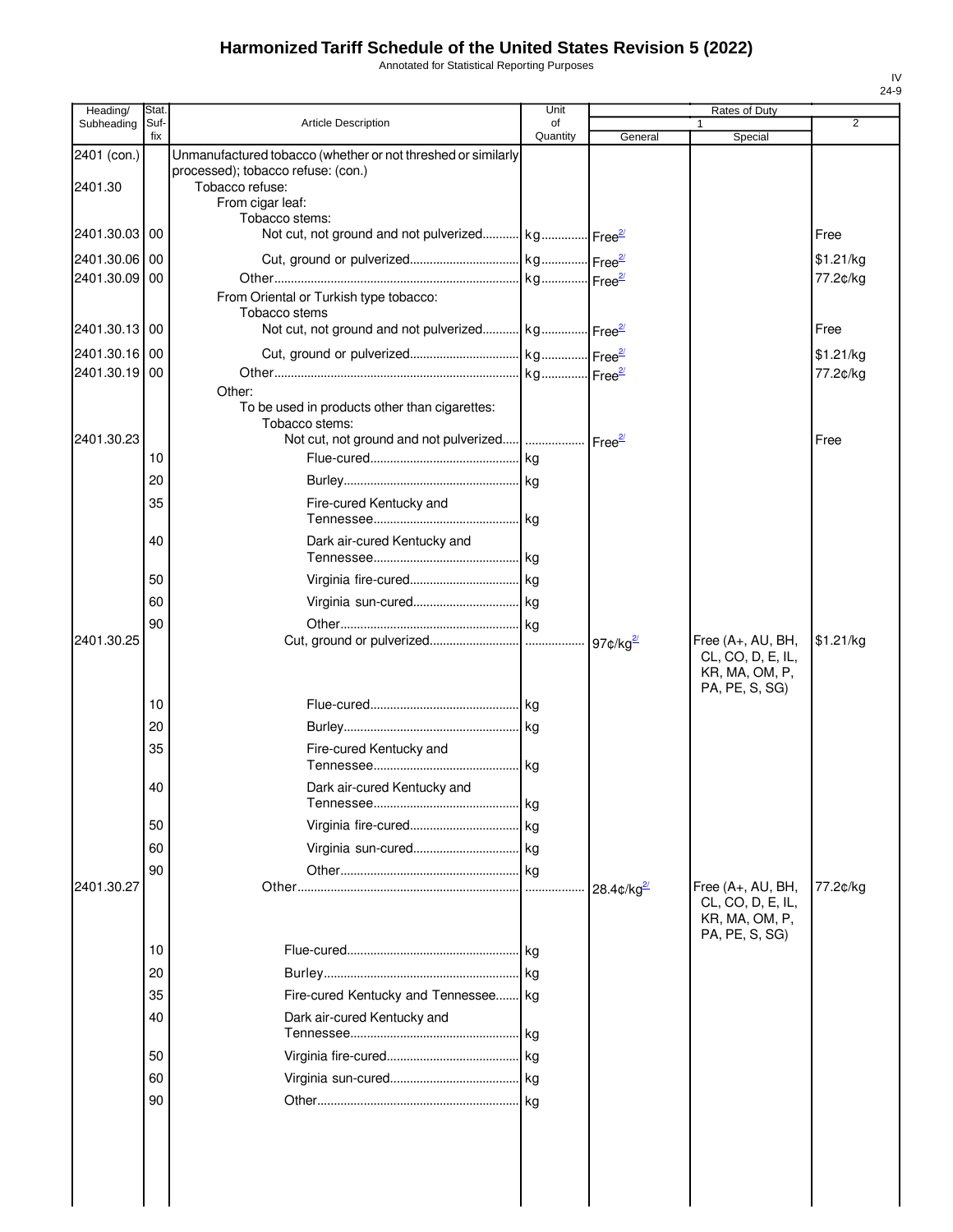Annotated for Statistical Reporting Purposes

| Heading/                         | Stat.       |                                                                                                                                             | Unit           |                      | Rates of Duty                                                      |                |
|----------------------------------|-------------|---------------------------------------------------------------------------------------------------------------------------------------------|----------------|----------------------|--------------------------------------------------------------------|----------------|
| Subheading                       | Suf-<br>fix | Article Description                                                                                                                         | of<br>Quantity | General              | 1<br>Special                                                       | $\overline{2}$ |
| 2401 (con.)<br>2401.30<br>(con.) |             | Unmanufactured tobacco (whether or not threshed or similarly<br>processed); tobacco refuse: (con.)<br>Tobacco refuse: (con.)                |                |                      |                                                                    |                |
|                                  |             | Other: (con.)<br>Other:<br>Described in additional U.S. note 5 to this<br>chapter and entered pursuant to its provisions:<br>Tobacco stems: |                |                      |                                                                    |                |
| 2401.30.33                       | 10          | Not cut, not ground and not                                                                                                                 |                |                      |                                                                    | Free           |
|                                  | 20<br>35    | Fire-cured Kentucky and                                                                                                                     |                |                      |                                                                    |                |
|                                  | 40          | Dark air-cured Kentucky and                                                                                                                 | . kg           |                      |                                                                    |                |
|                                  | 50<br>60    | Virginia fire-cured kg                                                                                                                      |                |                      |                                                                    |                |
| 2401.30.35                       | 90          |                                                                                                                                             |                |                      | Free (A+, BH, CL,<br>CO, D, E, KR, MA,<br>OM, P, PA, PE, S,        | \$1.21/kg      |
|                                  | 10<br>20    |                                                                                                                                             |                |                      | SG)                                                                |                |
|                                  | 35          | Fire-cured Kentucky and                                                                                                                     | .  kg          |                      |                                                                    |                |
|                                  | 40<br>50    | Dark air-cured Kentucky and<br>Virginia fire-cured kg                                                                                       |                |                      |                                                                    |                |
|                                  | 60<br>90    | Virginia sun-cured kg                                                                                                                       |                |                      |                                                                    |                |
| 2401.30.37                       |             |                                                                                                                                             |                | $28.4 \text{c/kg}^2$ | Free (A+, BH, CL,<br>CO, D, E, KR, MA,<br>OM, P, PA, PE, S,<br>SG) | 77.2¢/kg       |
|                                  | 10          |                                                                                                                                             | . kg           |                      |                                                                    |                |
|                                  | 20          |                                                                                                                                             | . kg           |                      |                                                                    |                |
|                                  | 35<br>40    | Fire-cured Kentucky and<br>Dark air-cured Kentucky and                                                                                      | kg             |                      |                                                                    |                |
|                                  |             |                                                                                                                                             | kg             |                      |                                                                    |                |
|                                  | 50<br>60    | Virginia fire-cured                                                                                                                         | . kg           |                      |                                                                    |                |
|                                  | 90          |                                                                                                                                             |                |                      |                                                                    |                |
|                                  |             |                                                                                                                                             |                |                      |                                                                    |                |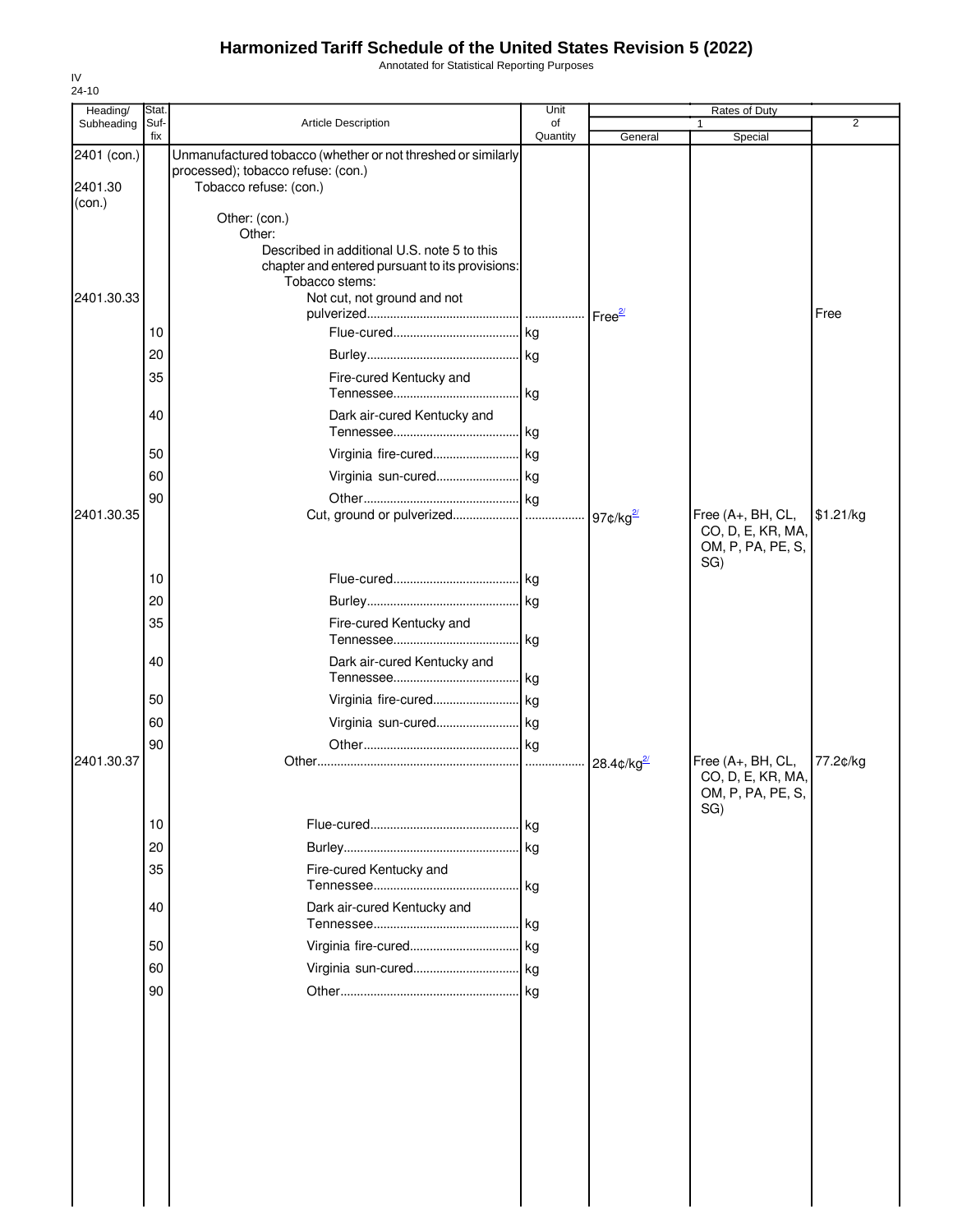Annotated for Statistical Reporting Purposes

| Heading/                         | Stat.       |                                                                                                                              | Unit           |                       | Rates of Duty                                                                                       |                |
|----------------------------------|-------------|------------------------------------------------------------------------------------------------------------------------------|----------------|-----------------------|-----------------------------------------------------------------------------------------------------|----------------|
| Subheading                       | Suf-<br>fix | Article Description                                                                                                          | of<br>Quantity | General               | $\mathbf{1}$<br>Special                                                                             | $\overline{2}$ |
| 2401 (con.)<br>2401.30<br>(con.) |             | Unmanufactured tobacco (whether or not threshed or similarly<br>processed); tobacco refuse: (con.)<br>Tobacco refuse: (con.) |                |                       |                                                                                                     |                |
|                                  |             | Other: (con.)                                                                                                                |                |                       |                                                                                                     |                |
| 2401.30.70                       |             | Other: (con.)                                                                                                                |                | $350\%$ <sup>2/</sup> | Free (BH, CL, IL,<br>KR, MA, OM, P, S,<br>SG)                                                       | 350%           |
|                                  |             |                                                                                                                              |                |                       | 23.3% (PE)<br>140% (PA)<br>See 9913.24.05-<br>9913.24.10 (AU)<br>See 9918.24.10-<br>9918.24.11 (CO) |                |
|                                  | 10          |                                                                                                                              |                |                       |                                                                                                     |                |
|                                  | 20          |                                                                                                                              |                |                       |                                                                                                     |                |
|                                  | 35          | Fire-cured Kentucky and Tennessee kg                                                                                         |                |                       |                                                                                                     |                |
|                                  | 40          | Dark air-cured Kentucky and                                                                                                  |                |                       |                                                                                                     |                |
|                                  |             |                                                                                                                              |                |                       |                                                                                                     |                |
|                                  | 50          |                                                                                                                              |                |                       |                                                                                                     |                |
|                                  | 60          |                                                                                                                              |                |                       |                                                                                                     |                |
|                                  | 90          |                                                                                                                              |                |                       |                                                                                                     |                |
|                                  |             |                                                                                                                              |                |                       |                                                                                                     |                |
|                                  |             |                                                                                                                              |                |                       |                                                                                                     |                |
|                                  |             |                                                                                                                              |                |                       |                                                                                                     |                |
|                                  |             |                                                                                                                              |                |                       |                                                                                                     |                |
|                                  |             |                                                                                                                              |                |                       |                                                                                                     |                |
|                                  |             |                                                                                                                              |                |                       |                                                                                                     |                |
|                                  |             |                                                                                                                              |                |                       |                                                                                                     |                |
|                                  |             |                                                                                                                              |                |                       |                                                                                                     |                |
|                                  |             |                                                                                                                              |                |                       |                                                                                                     |                |
|                                  |             |                                                                                                                              |                |                       |                                                                                                     |                |
|                                  |             |                                                                                                                              |                |                       |                                                                                                     |                |
|                                  |             |                                                                                                                              |                |                       |                                                                                                     |                |
|                                  |             |                                                                                                                              |                |                       |                                                                                                     |                |
|                                  |             |                                                                                                                              |                |                       |                                                                                                     |                |
|                                  |             |                                                                                                                              |                |                       |                                                                                                     |                |
|                                  |             |                                                                                                                              |                |                       |                                                                                                     |                |
|                                  |             |                                                                                                                              |                |                       |                                                                                                     |                |
|                                  |             |                                                                                                                              |                |                       |                                                                                                     |                |
|                                  |             |                                                                                                                              |                |                       |                                                                                                     |                |
|                                  |             |                                                                                                                              |                |                       |                                                                                                     |                |
|                                  |             |                                                                                                                              |                |                       |                                                                                                     |                |
|                                  |             |                                                                                                                              |                |                       |                                                                                                     |                |
|                                  |             |                                                                                                                              |                |                       |                                                                                                     |                |
|                                  |             |                                                                                                                              |                |                       |                                                                                                     |                |
|                                  |             |                                                                                                                              |                |                       |                                                                                                     |                |
|                                  |             |                                                                                                                              |                |                       |                                                                                                     |                |
|                                  |             |                                                                                                                              |                |                       |                                                                                                     |                |
|                                  |             |                                                                                                                              |                |                       |                                                                                                     |                |
|                                  |             |                                                                                                                              |                |                       |                                                                                                     |                |
|                                  |             |                                                                                                                              |                |                       |                                                                                                     |                |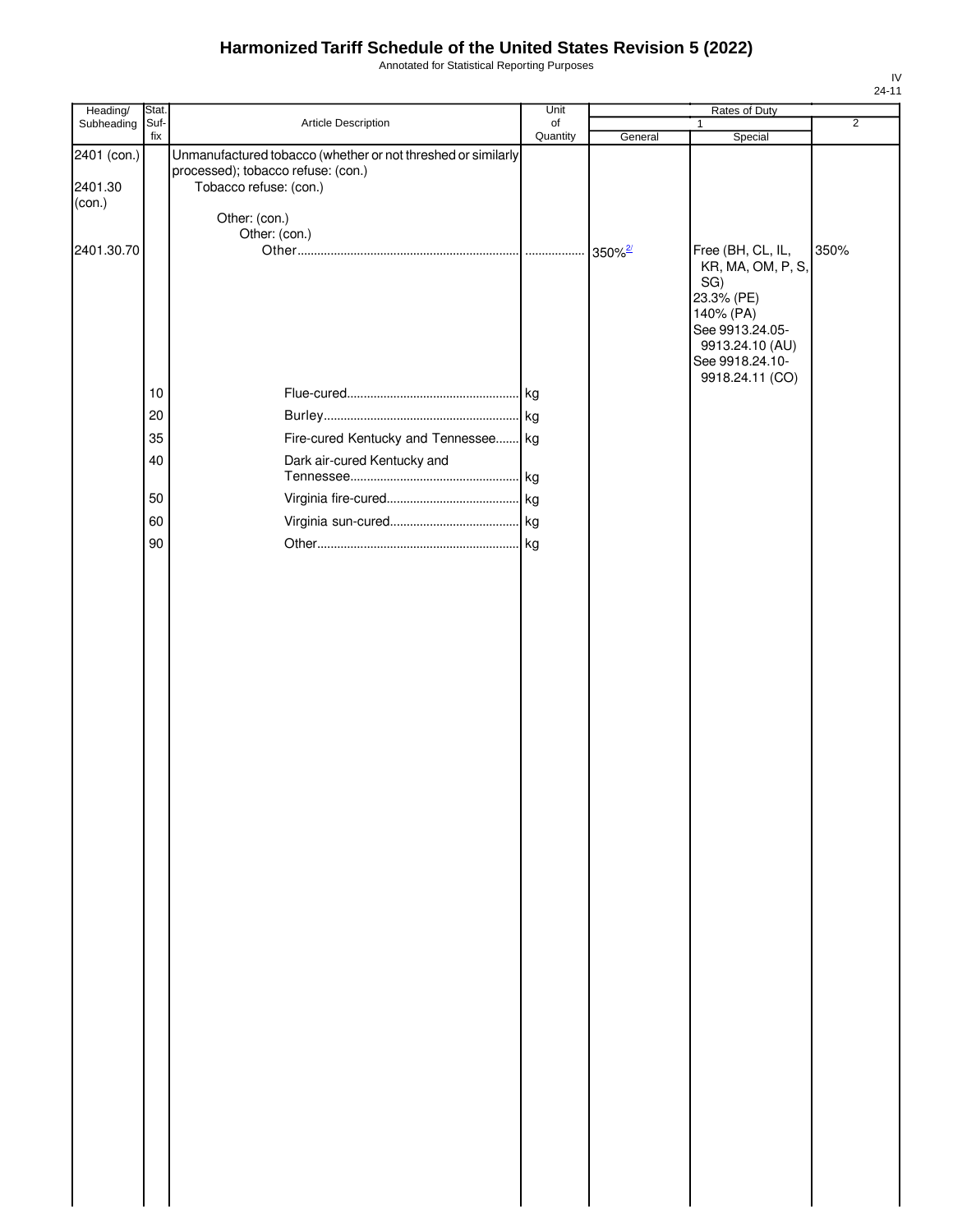Annotated for Statistical Reporting Purposes

| Heading/                 | Stat.       |                                                                                                         | Unit            |                                                     | Rates of Duty                                                                                          |                                      |
|--------------------------|-------------|---------------------------------------------------------------------------------------------------------|-----------------|-----------------------------------------------------|--------------------------------------------------------------------------------------------------------|--------------------------------------|
| Subheading               | Suf-<br>fix | <b>Article Description</b>                                                                              | of<br>Quantity  | General                                             | 1<br>Special                                                                                           | $\overline{2}$                       |
| 2402                     |             | Cigars, cheroots, cigarillos and cigarettes, of tobacco or of<br>tobacco substitutes:                   |                 |                                                     |                                                                                                        |                                      |
| 2402.10<br>2402.10.30    |             | Cigars, cheroots and cigarillos, containing tobacco:                                                    | .               | $$1.89/kg +$<br>$4.7\%$ <sup>3/2/</sup>             | Free (A+, AU, BH,<br>CL, CO, D, E, IL,<br>KR, MA, OM, P,                                               | $$9.92/kg +$<br>$25\%$ <sup>3/</sup> |
|                          | 30          | Small cigars, cheroots and cigarillos (weighing not                                                     | kg              |                                                     | PA, PE, S, SG) $\frac{3}{2}$                                                                           |                                      |
|                          | 70          |                                                                                                         | thousands       |                                                     |                                                                                                        |                                      |
| 2402.10.60 00            |             | Each valued 15¢ or over but less than 23¢ thousands. $57¢/kg + 1.4\%$ <sup>3/2/</sup> Free (A+, AU, BH, | kg<br>kg        |                                                     | CL, CO, D, E, IL,<br>KR, MA, OM, P,<br>PA, PE, S, SG) $\frac{3}{2}$                                    | $$9.92/kg +$<br>$25\%$ <sup>3/</sup> |
| 2402.10.80               |             |                                                                                                         |                 |                                                     | CO, D, E, IL, KR,<br>MA, OM, P, PA,<br>PE, S, SG) $\frac{3}{2}$                                        | $25\%$ <sup>3/</sup>                 |
|                          | 30          | Small cigars, cheroots and cigarillos (weighing not                                                     | thousands<br>kg |                                                     |                                                                                                        |                                      |
|                          | 50          | Other, each valued 23¢ or more but not more than                                                        | thousands<br>kg |                                                     |                                                                                                        |                                      |
|                          | 80          |                                                                                                         | thousands<br>kg |                                                     |                                                                                                        |                                      |
| 2402.20<br>2402.20.10 00 |             | Cigarettes containing tobacco:                                                                          | kg              | thousands. $41.7$ ¢/kg +<br>$0.9\%$ <sup>3/2/</sup> | Free (A, AU, BH, CL, \$9.92/kg +<br>CO, D, E, IL, KR,<br>MA, OM, P, PA,<br>PE, S, SG) $\frac{3}{2}$    | $25\%$ <sup>3/</sup>                 |
| 2402.20.80 00            |             | Other:                                                                                                  | kg              | $2.3\%$ <sup>3/2/</sup>                             | Free (A+, AU, BH,<br>CL, CO, D, E, IL,<br>KR, MA, OM, P,<br>PA, PE, S, SG) $\frac{3}{2}$               | $$9.92/kg +$<br>$25\%$ <sup>3/</sup> |
| 2402.20.90 00            |             |                                                                                                         | kg              | thousands. $$1.50/kg +$<br>$3.2\%$ <sup>3/2/</sup>  | Free (A, AU, BH, CL, $$9.92/kg +$<br>CO, D, E, IL, KR,<br>MA, OM, P, PA,                               | $25\%$ <sup>3/</sup>                 |
| 2402.90.00 00            |             |                                                                                                         | kg              | thousands. $$1.05/kg +$<br>$2.3\%$ <sup>2/</sup>    | PE, S, SG) $\frac{3}{2}$<br>Free (A+, AU, BH,<br>CL, CO, D, E, IL,<br>KR, MA, OM, P,<br>PA, PE, S, SG) | $$9.92/kg +$<br>25%                  |
|                          |             |                                                                                                         |                 |                                                     |                                                                                                        |                                      |
|                          |             |                                                                                                         |                 |                                                     |                                                                                                        |                                      |
|                          |             |                                                                                                         |                 |                                                     |                                                                                                        |                                      |
|                          |             |                                                                                                         |                 |                                                     |                                                                                                        |                                      |
|                          |             |                                                                                                         |                 |                                                     |                                                                                                        |                                      |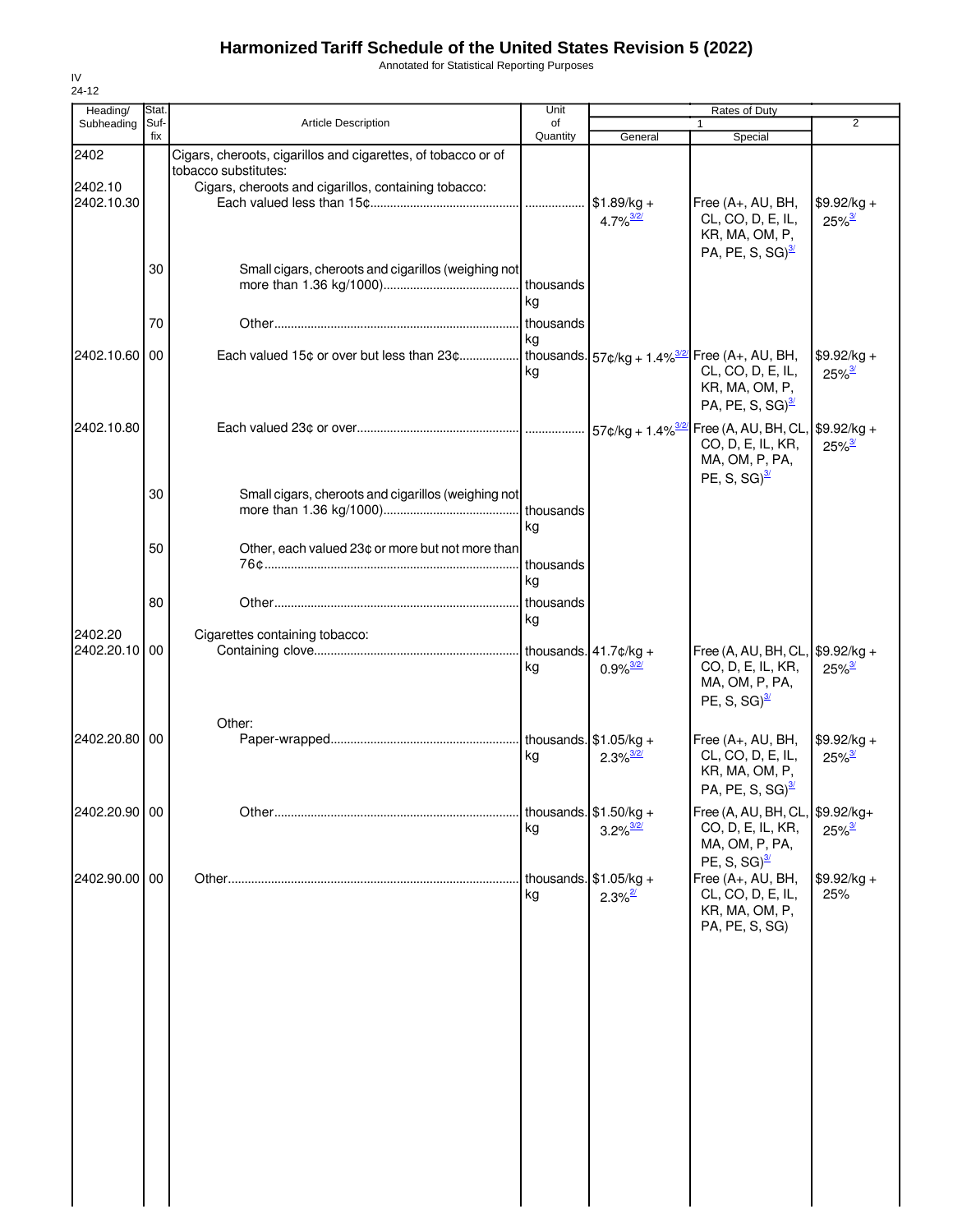Annotated for Statistical Reporting Purposes

| Heading/              | Stat.       |                                                                                                                                                                                                                                                                                                  | Unit           |                                  | Rates of Duty                                                                         |                |
|-----------------------|-------------|--------------------------------------------------------------------------------------------------------------------------------------------------------------------------------------------------------------------------------------------------------------------------------------------------|----------------|----------------------------------|---------------------------------------------------------------------------------------|----------------|
| Subheading            | Suf-<br>fix | Article Description                                                                                                                                                                                                                                                                              | of<br>Quantity | General                          | Special                                                                               | $\overline{2}$ |
| 2403<br>2403.11.00    | 00          | Other manufactured tobacco and manufactured tobacco<br>substitutes; "homogenized" or "reconstituted" tobacco; tobacco<br>extracts and essences:<br>Smoking tobacco, whether or not containing tobacco<br>substitutes in any proportion:<br>Water pipe tobacco, specified in subheading note 1 to |                |                                  |                                                                                       |                |
|                       |             |                                                                                                                                                                                                                                                                                                  |                |                                  | Free (A+, AU, BH,<br>CL, CO, D, E, IL,<br>KR, MA, OM, P,<br>PA, PE, S, SG)            | \$1.21/kg      |
| 2403.19<br>2403.19.20 |             | Other:<br>Prepared for marketing to the ultimate consumer<br>in the identical form and package in which                                                                                                                                                                                          |                |                                  |                                                                                       |                |
|                       |             |                                                                                                                                                                                                                                                                                                  |                | 32.8 $\text{C/kg}^{\frac{2}{2}}$ | Free $(A+, AU, BH,$<br>CL, CO, D, E, IL,<br>KR, MA, OM, P,<br>PA, PE, S, SG)          | \$1.21/kg      |
|                       | 20          |                                                                                                                                                                                                                                                                                                  |                |                                  |                                                                                       |                |
|                       | 50          | Roll-your-own tobacco for making                                                                                                                                                                                                                                                                 |                |                                  |                                                                                       |                |
|                       |             |                                                                                                                                                                                                                                                                                                  |                |                                  |                                                                                       |                |
|                       | 80          | Other:                                                                                                                                                                                                                                                                                           |                |                                  |                                                                                       |                |
| 2403.19.30            |             | To be used in products other than                                                                                                                                                                                                                                                                |                |                                  | Free (A+, AU, BH,<br>CL, CO, D, E, IL,                                                | \$1.21/kg      |
|                       | 50          |                                                                                                                                                                                                                                                                                                  |                |                                  | KR, MA, OM, P,<br>PA, PE, S, SG)                                                      |                |
|                       | 60          |                                                                                                                                                                                                                                                                                                  |                |                                  |                                                                                       |                |
|                       | 80          |                                                                                                                                                                                                                                                                                                  |                |                                  |                                                                                       |                |
|                       | 90          |                                                                                                                                                                                                                                                                                                  |                |                                  |                                                                                       |                |
| 2403.19.60            |             | Other:<br>Described in additional U.S. note 5 to this<br>chapter and entered pursuant to its                                                                                                                                                                                                     |                |                                  | Free (A+, BH, CL,                                                                     | \$1.21/kg      |
|                       |             |                                                                                                                                                                                                                                                                                                  |                |                                  | CO, D, E, KR, MA,<br>OM, P, PA, PE, S,<br>SG)                                         |                |
|                       | 50          |                                                                                                                                                                                                                                                                                                  | . I ka         |                                  |                                                                                       |                |
|                       | 60          |                                                                                                                                                                                                                                                                                                  |                |                                  |                                                                                       |                |
|                       | 80          |                                                                                                                                                                                                                                                                                                  |                |                                  |                                                                                       |                |
| 2403.19.90            | 90          |                                                                                                                                                                                                                                                                                                  |                |                                  |                                                                                       | 350%           |
|                       |             |                                                                                                                                                                                                                                                                                                  |                | $350\%$ <sup>27</sup>            | Free (BH, CL, IL,<br>KR, MA, OM, P, S,<br>SG)<br>23.3% (PE)                           |                |
|                       |             |                                                                                                                                                                                                                                                                                                  |                |                                  | 140% (PA)<br>See 9913.24.05-<br>9913.24.10 (AU)<br>See 9918.24.10-<br>9918.24.11 (CO) |                |
|                       | 50          |                                                                                                                                                                                                                                                                                                  | l kg           |                                  |                                                                                       |                |
|                       | 60          |                                                                                                                                                                                                                                                                                                  |                |                                  |                                                                                       |                |
|                       | 80          |                                                                                                                                                                                                                                                                                                  |                |                                  |                                                                                       |                |
|                       | 90          |                                                                                                                                                                                                                                                                                                  |                |                                  |                                                                                       |                |
|                       |             |                                                                                                                                                                                                                                                                                                  |                |                                  |                                                                                       |                |
|                       |             |                                                                                                                                                                                                                                                                                                  |                |                                  |                                                                                       |                |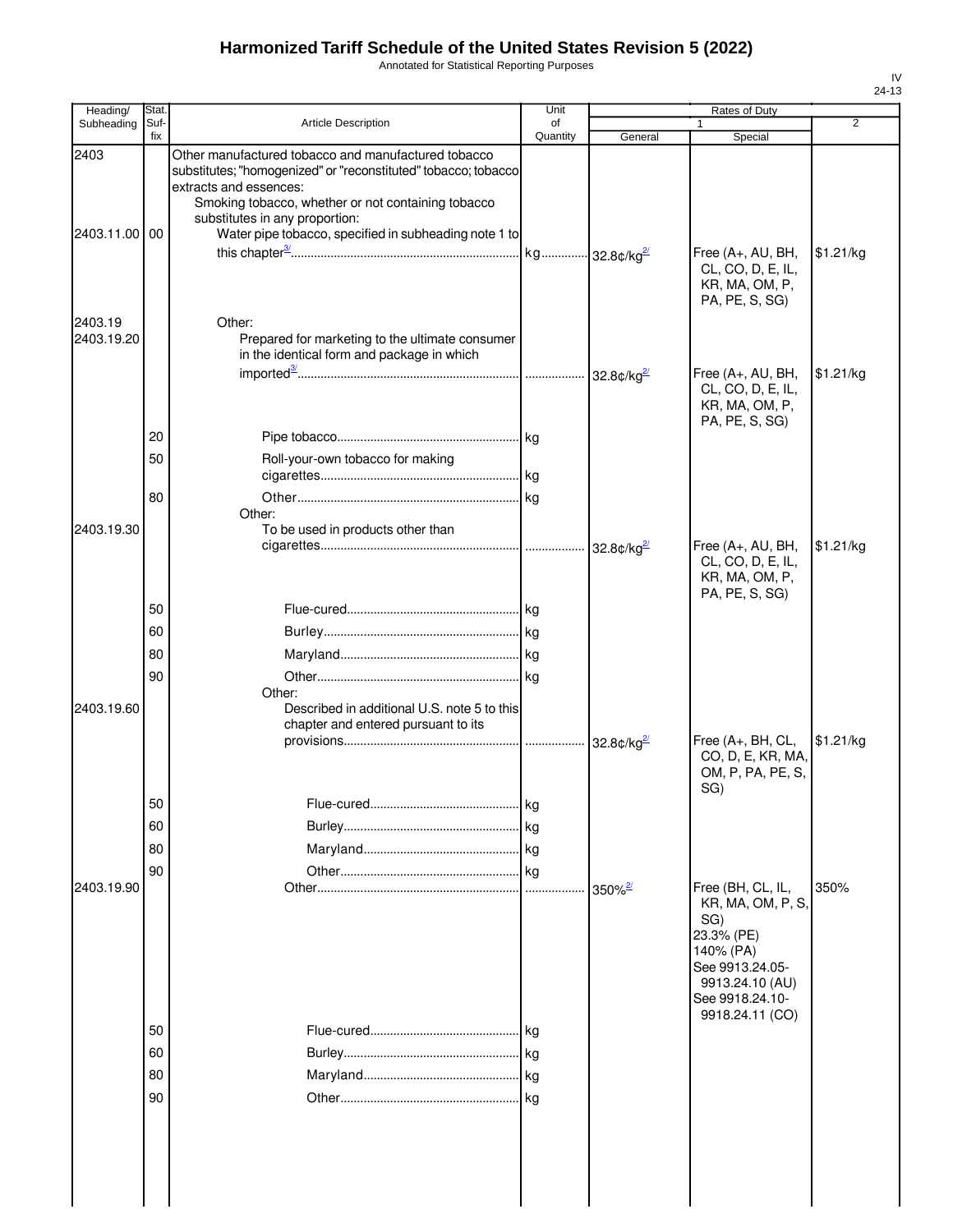Annotated for Statistical Reporting Purposes

| Heading/                                | Stat.                |                                                                                                                                                                                                               | Unit     | Rates of Duty             |                                                                                                                                                      |                |  |
|-----------------------------------------|----------------------|---------------------------------------------------------------------------------------------------------------------------------------------------------------------------------------------------------------|----------|---------------------------|------------------------------------------------------------------------------------------------------------------------------------------------------|----------------|--|
| Subheading                              | Suf-<br>fix          | Article Description                                                                                                                                                                                           | of       |                           | 1                                                                                                                                                    | $\overline{2}$ |  |
| 2403 (con.)<br>2403.91<br>2403.91.20 00 |                      | Other manufactured tobacco and manufactured tobacco<br>substitutes; "homogenized" or "reconstituted" tobacco; tobacco<br>extracts and essences: (con.)<br>Other:<br>"Homogenized" or "reconstituted" tobacco: | Quantity | General                   | Special<br>Free (A, AU, BH, CL, \$6.45/kg<br>CO, D, E, IL, KR,<br>MA, OM, P, PA,<br>PE, S, SG)                                                       |                |  |
| 2403.91.43                              |                      | Other:<br>To be used in products other than                                                                                                                                                                   |          |                           | Free (A+, AU, BH,<br>CL, CO, D, E, IL,<br>KR, MA, OM, P,                                                                                             | \$1.10/kg      |  |
| 2403.91.45                              | 50<br>60<br>80<br>90 | Other:<br>Described in additional U.S. note 5 to this<br>chapter and entered pursuant to its                                                                                                                  |          |                           | PA, PE, S, SG)                                                                                                                                       |                |  |
|                                         | 50<br>60<br>80       |                                                                                                                                                                                                               |          | 19.9¢/ $kg^{\frac{1}{2}}$ | Free (A+, BH, CL,<br>CO, D, E, KR, MA,<br>OM, P, PA, PE, S,<br>SG)                                                                                   | \$1.10/kg      |  |
| 2403.91.47                              | 90                   |                                                                                                                                                                                                               |          | $350\%$ <sup>1/</sup>     | Free (BH, CL, IL,<br>KR, MA, OM, P, S,<br>SG)<br>23.3% (PE)<br>140% (PA)<br>See 9913.24.05-<br>9913.24.10 (AU)<br>See 9918.24.10-<br>9918.24.11 (CO) | 350%           |  |
|                                         | 50<br>60<br>80<br>90 |                                                                                                                                                                                                               | kg       |                           |                                                                                                                                                      |                |  |
|                                         |                      |                                                                                                                                                                                                               |          |                           |                                                                                                                                                      |                |  |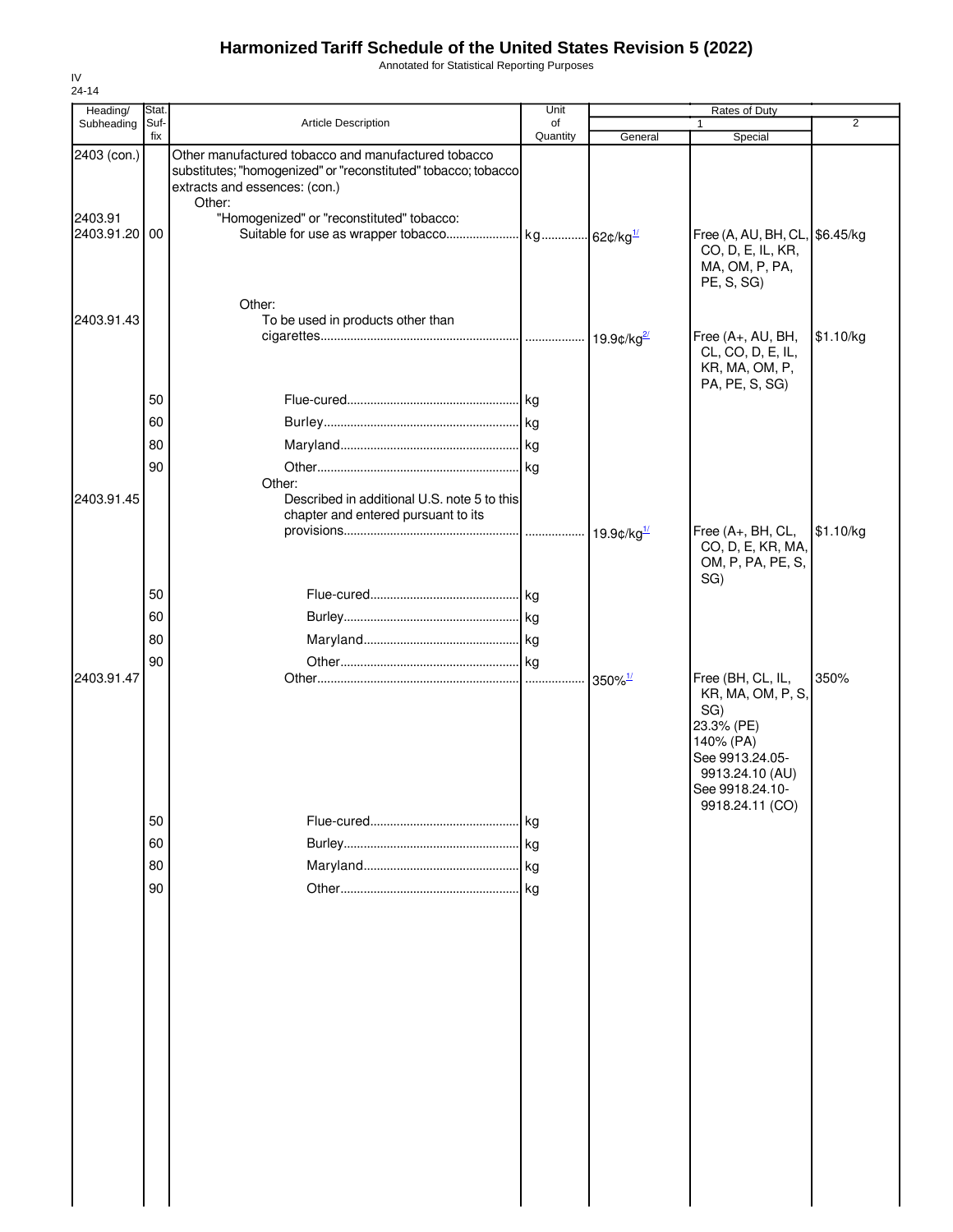Annotated for Statistical Reporting Purposes

| Heading/                             | Stat.       |                                                                                                                                                                                                                                                                                    | Unit           | Rates of Duty<br>$\overline{2}$ |                                                                                                                                   |           |
|--------------------------------------|-------------|------------------------------------------------------------------------------------------------------------------------------------------------------------------------------------------------------------------------------------------------------------------------------------|----------------|---------------------------------|-----------------------------------------------------------------------------------------------------------------------------------|-----------|
| Subheading                           | Suf-<br>fix | Article Description                                                                                                                                                                                                                                                                | of<br>Quantity | General                         | 1<br>Special                                                                                                                      |           |
| 2403 (con.)<br>2403.99<br>2403.99.21 |             | Other manufactured tobacco and manufactured tobacco<br>substitutes; "homogenized" or "reconstituted" tobacco; tobacco<br>extracts and essences: (con.)<br>Other: (con.)<br>Other:<br>Prepared for marketing to the ultimate consumer<br>in the identical form and package in which |                |                                 | Free (A+, AU, BH,<br>CL, CO, D, E, IL,<br>KR, MA, OM, P,<br>PA, PE, S, SG)                                                        | \$1.21/kg |
|                                      | 30          |                                                                                                                                                                                                                                                                                    |                |                                 |                                                                                                                                   |           |
|                                      | 40          |                                                                                                                                                                                                                                                                                    |                |                                 |                                                                                                                                   |           |
|                                      | 90          |                                                                                                                                                                                                                                                                                    |                |                                 |                                                                                                                                   |           |
| 2403.99.31                           |             | Other:<br>To be used in products other than                                                                                                                                                                                                                                        |                |                                 | Free (A+, AU, BH,                                                                                                                 | \$1.21/kg |
|                                      |             |                                                                                                                                                                                                                                                                                    |                |                                 | CL, CO, D, E, IL,<br>KR, MA, OM, P,<br>PA, PE, S, SG)                                                                             |           |
|                                      | 50          |                                                                                                                                                                                                                                                                                    |                |                                 |                                                                                                                                   |           |
|                                      | 60          |                                                                                                                                                                                                                                                                                    |                |                                 |                                                                                                                                   |           |
|                                      | 65          | Other:<br>Partially manufactured, blended or                                                                                                                                                                                                                                       |                |                                 |                                                                                                                                   |           |
|                                      | 70          |                                                                                                                                                                                                                                                                                    |                |                                 |                                                                                                                                   |           |
| 2403.99.60                           |             | Other:<br>Described in additional U.S. note 5 to this<br>chapter and entered pursuant to its                                                                                                                                                                                       |                |                                 | Free (A+, BH, CL,                                                                                                                 | \$1.21/kg |
|                                      |             |                                                                                                                                                                                                                                                                                    |                |                                 | CO, D, E, KR, MA,<br>OM, P, PA, PE, S,<br>SG)                                                                                     |           |
|                                      | 50          |                                                                                                                                                                                                                                                                                    |                |                                 |                                                                                                                                   |           |
|                                      | 60          |                                                                                                                                                                                                                                                                                    |                |                                 |                                                                                                                                   |           |
|                                      | 65          | Other:<br>Partially manufactured, blended                                                                                                                                                                                                                                          | kg             |                                 |                                                                                                                                   |           |
|                                      | 70          |                                                                                                                                                                                                                                                                                    |                |                                 |                                                                                                                                   |           |
| 2403.99.90                           |             |                                                                                                                                                                                                                                                                                    |                |                                 | Free (BH, CL, IL,<br>KR, MA, OM, P, S,<br>SG)<br>23.3% (PE)<br>140% (PA)<br>See 9913.24.05-<br>9913.24.10 (AU)<br>See 9918.24.10- | 350%      |
|                                      | 50          |                                                                                                                                                                                                                                                                                    |                |                                 | 9918.24.11 (CO)                                                                                                                   |           |
|                                      | 60          |                                                                                                                                                                                                                                                                                    |                |                                 |                                                                                                                                   |           |
|                                      |             | Other:                                                                                                                                                                                                                                                                             |                |                                 |                                                                                                                                   |           |
|                                      | 65          | Partially manufactured, blended                                                                                                                                                                                                                                                    |                |                                 |                                                                                                                                   |           |
|                                      | 70          |                                                                                                                                                                                                                                                                                    |                |                                 |                                                                                                                                   |           |
|                                      |             |                                                                                                                                                                                                                                                                                    |                |                                 |                                                                                                                                   |           |
|                                      |             |                                                                                                                                                                                                                                                                                    |                |                                 |                                                                                                                                   |           |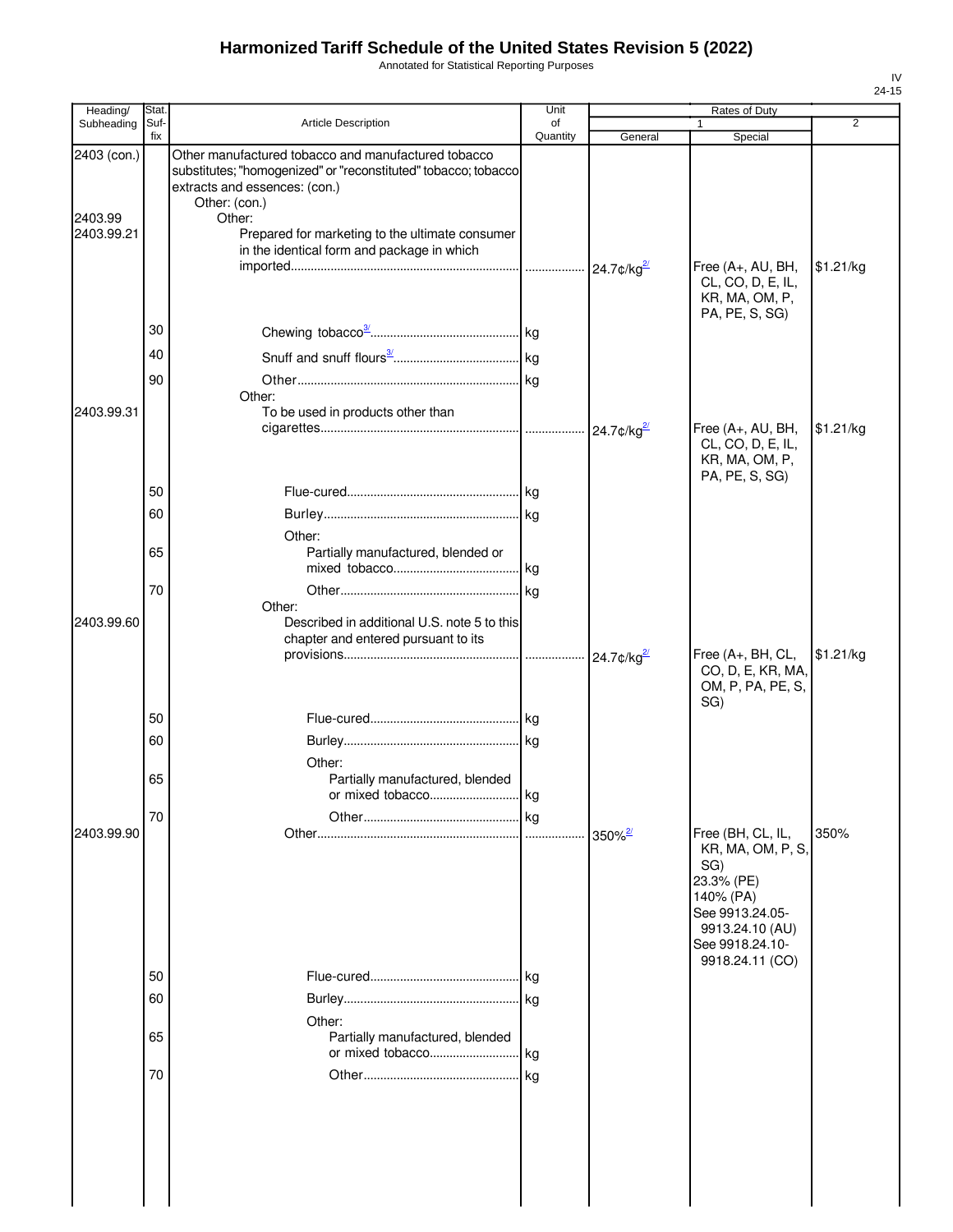Annotated for Statistical Reporting Purposes

| Heading/                 | Stat.       |                                                                                                                                                                                                                                                                                                                                                                                    | Unit           |                     | Rates of Duty                                                                                                         |                  |
|--------------------------|-------------|------------------------------------------------------------------------------------------------------------------------------------------------------------------------------------------------------------------------------------------------------------------------------------------------------------------------------------------------------------------------------------|----------------|---------------------|-----------------------------------------------------------------------------------------------------------------------|------------------|
| Subheading               | Suf-<br>fix | Article Description                                                                                                                                                                                                                                                                                                                                                                | of<br>Quantity | General             | $\mathbf{1}$<br>Special                                                                                               | 2                |
| 2404<br>2404.11.00       | 00          | Products containing tobacco, reconstituted tobacco, nicotine,<br>or tobacco or nicotine substitutes, intended for inhalation<br>without combustion; other nicotine containing products intended<br>for the intake of nicotine into the human body:<br>Products intended for inhalation without combustion:<br>Containing tobacco or reconstituted tobacco kg 24.7¢/kg <sup>2</sup> |                |                     | Free (A+, AU, BH,<br>CL, CO, D, E, IL,<br>KR, MA, OM, P,<br>PA, PE, S, SG)                                            | \$1.21/kg        |
| 2404.12<br>2404.12.05 00 |             | Other, containing nicotine:<br>Mixtures for personal electric or electronic<br>vaporizing devices:<br>Mixtures containing 5 percent or more by<br>weight of one or more aromatic or modified                                                                                                                                                                                       |                |                     | Free (A, AU, BH, CL, 3.7¢/kg + 60%<br>CO, D, E, IL, JO,<br>KR, MA, OM, P,                                             |                  |
| 2404.12.10 00            |             |                                                                                                                                                                                                                                                                                                                                                                                    |                |                     | PA, PE, S, SG)<br>Free (A+, AU, BH,<br>CL, CO, D, E, IL,                                                              | 25%              |
| 2404.12.90 00            |             |                                                                                                                                                                                                                                                                                                                                                                                    |                |                     | JO, KR, MA, OM,<br>P, PA, PE, S, SG)<br>Free (A, AU, BH, CL,<br>CO, D, E, IL, JO,<br>KR, MA, OM, P,<br>PA, PE, S, SG) | $3.7$ ¢/kg + 60% |
| 2404.19<br>2404.19.05 00 |             | Other:<br>Mixtures for personal electric or electronic<br>vaporizing devices:<br>Mixtures containing 5 percent or more by<br>weight of one or more aromatic or modified                                                                                                                                                                                                            |                |                     |                                                                                                                       |                  |
|                          |             |                                                                                                                                                                                                                                                                                                                                                                                    |                |                     | Free (A, AU, BH, CL, $3.7$ $¢$ / $kg + 60$ %<br>CO, D, E, IL, JO,<br>KR, MA, OM, P,<br>PA, PE, S, SG)                 |                  |
| 2404.19.10 00            |             |                                                                                                                                                                                                                                                                                                                                                                                    |                |                     | Free (A+, AU, BH,<br>CL, CO, D, E, IL,<br>JO, KR, MA, OM,                                                             | 25%              |
| 2404.19.90 00            |             |                                                                                                                                                                                                                                                                                                                                                                                    |                |                     | P, PA, PE, S, SG)<br>Free (A+, AU, BH,<br>CL, CO, D, E, IL,<br>KR, MA, OM, P,<br>PA, PE, S, SG)                       | \$1.21/kg        |
| 2404.91.00 00            |             | Other:                                                                                                                                                                                                                                                                                                                                                                             |                |                     | Free (A, AU, BH, CL, 20%<br>CO, D, E, IL, JO,<br>KR, MA, OM, P,<br>PA, PE, S, SG)                                     |                  |
| 2404.92.00 00            |             |                                                                                                                                                                                                                                                                                                                                                                                    |                |                     | Free (A+, AU, BH,<br>CL, CO, D, E, IL,<br>JO, KR, MA, OM,<br>P, PA, PE, S, SG)                                        | 25%              |
| 2404.99.00               | 00          |                                                                                                                                                                                                                                                                                                                                                                                    |                | $5\%$ <sup>2/</sup> | Free (A+, AU, BH,<br>CL, CO, D, E, IL,<br>JO, KR, MA, OM,<br>P, PA, PE, S, SG)                                        | 25%              |